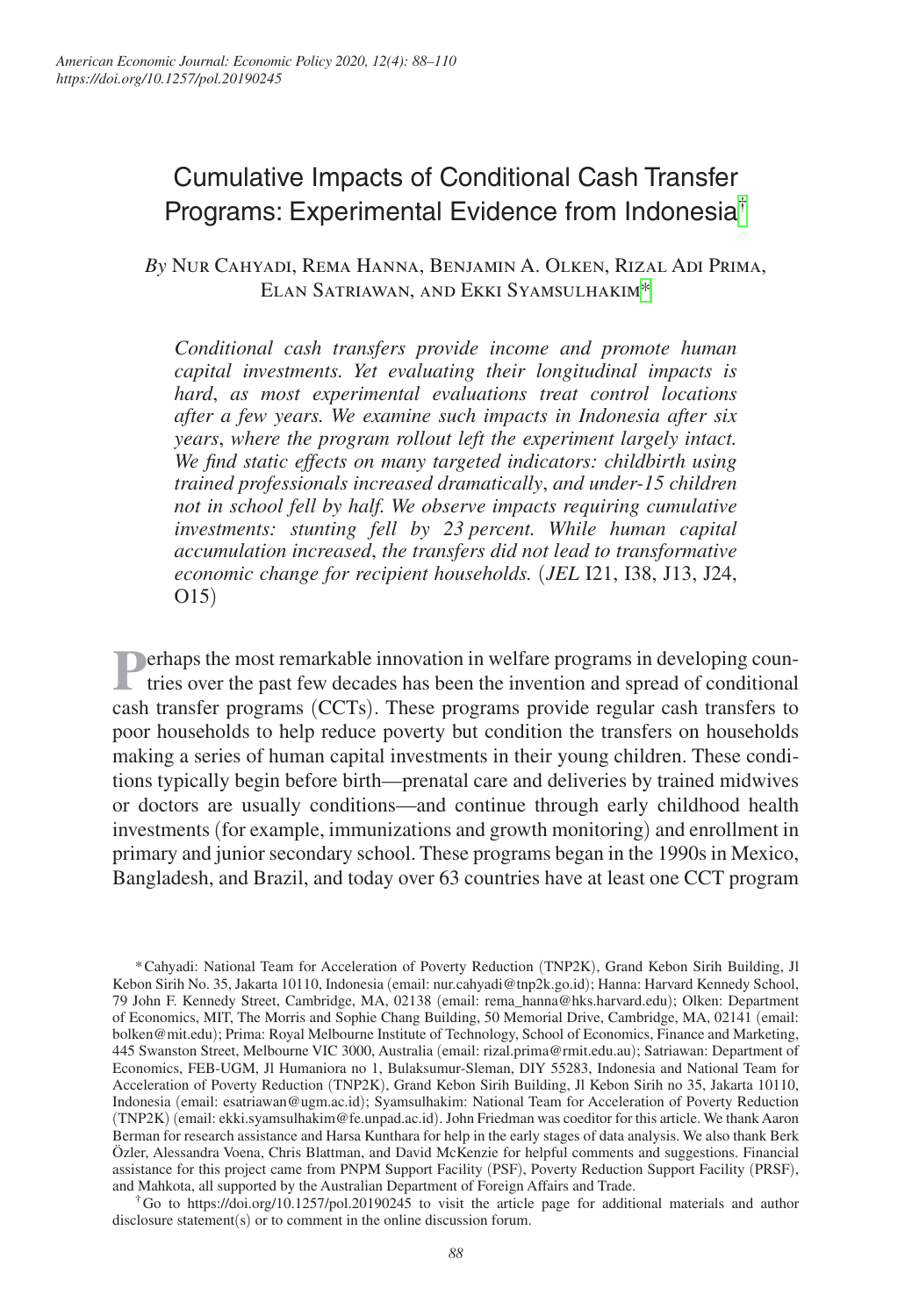(Bastagli et al. 2016), covering millions of families worldwide (Robles, Rubio, and Stampini 2015; World Bank 2018).

The theory behind these conditions—and the reason they start before birth and continue throughout childhood—is that static investments in human capital at every stage of the life cycle will accumulate as children grow, and the cumulative investments in human capital will eventually lead to improvements in child outcomes that may affect intergenerational poverty. For example, Santiago Levy, who helped create the CCT model with Mexico's PROGRESA program in the 1990s, argued, "clearly, achieving good health is a cumulative process, and temporary investments in nutrition are of little help. The same is true of education: children must be supported year after year…. [PROGRESA's] central effects will gradually occur through the accumulation of human capital" (Levy 2006, 18).

Given the worldwide scope of CCT programs, there has been substantial interest in understanding whether static CCT conditions actually lead to cumulative improvements in child outcomes, but it is empirically challenging to answer this question. Many CCTs, starting with PROGRESA, began with randomized controlled trials on a pilot basis prior to scale-up, and the vast majority of the evidence on their impacts comes from these trials (for example, see Behrman and Todd 1999, Gertler 2004). However, most of these programs extended the CCT to the control group after a rel-atively short pilot period—[1](#page-1-0)8 months in the PROGRESA case, for example.<sup>1</sup> While this phase-in experimental design is useful for studying the short-run, static impacts of the CCT on the health and education behaviors they incentivize, the fact that the control group is ultimately treated makes it much harder to credibly estimate cumu-lative effects from sustained exposure to the programs over time.<sup>[2](#page-1-1)</sup>

A second, related question is whether these government welfare programs themselves continue to be effective—even in the static sense of maintaining increased compliance with incentivized behaviors. Some have argued that interventions are often less effective when implemented by the government at scale than in a smaller pilot stage, when researchers are more likely to be paying attention to the implementation (see, for example, Bold et al. 2015 and the related discussions in Banerjee et al. 2017 and Muralidharan and Niehaus 2017). More generally, a CCT program's effects could weaken over time after people's initial excitement of being in the program fades or once people learn that the conditions placed on health and education behaviors are not always enforced perfectly. Since most CCT experiments extend

<span id="page-1-0"></span>1To our knowledge, there are two notable exceptions. First, Barrera-Osorio, Linden, and Saavedra (2019) experimentally evaluate the long-run effect (8–12 years) of an unusual CCT and savings program in Bogotá, Colombia that focused on incentivizing high school enrollment and studied the effect on tertiary enrollment in universities. Second, in a paper contemporaneous to this one, Molina Millán et al. (2018) study the education effects of the Honduran CCT, which was implemented for five years.

<span id="page-1-1"></span> $<sup>2</sup>$  Some papers exploit the time gap between treatment and control groups receiving the program (even if for a</sup> short period) and thus look at medium- or long-run effects for children affected for longer periods by the program (for example, see Behrman, Parker, and Todd 2011; Barham, Macours, and Maluccio 2017; Kugler and Rojas 2018). While this approach is very informative in terms of some outcomes, it could underestimate impacts as the control group is also exposed to the program just a few years later. Others exploit nonexperimental variation using discontinuities in who received the transfers (e.g., Filmer and Schady 2014) or cohort analysis across areas with higher and lower program intensity (Parker and Vogl 2017). A third approach is to study long-run effects of temporary programs, such as in Baird, McIntosh, and Özler (2016), who compare treatment and control areas two years following the end of a two-year temporary transfer program.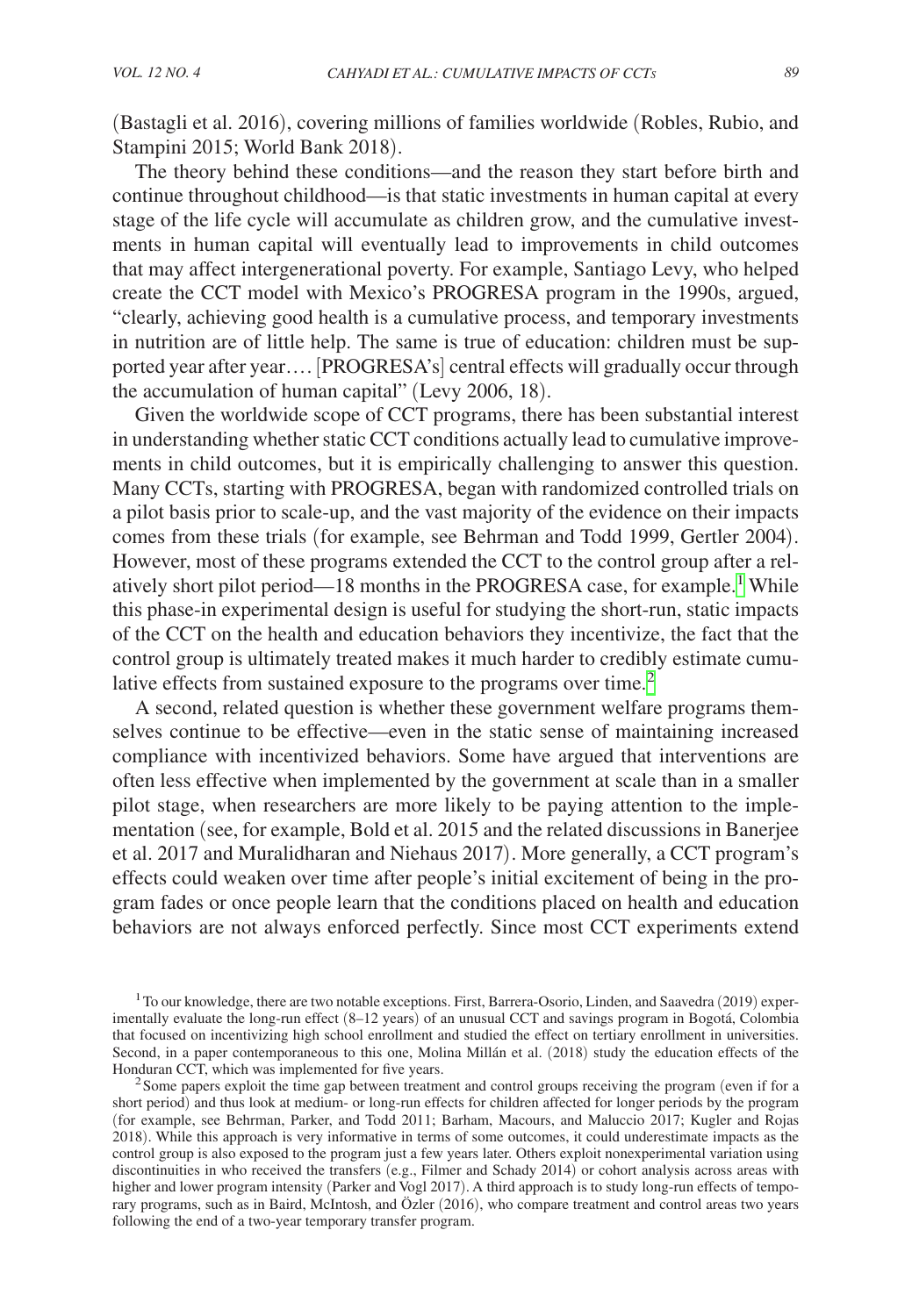the program to the control group after a relatively short time, understanding whether the programs continue to be effective even in a static sense after a short experimental initial period is also challenging.

This study aims to answer these questions using an unusual, large-scale policy experiment. We study Indonesia's conditional cash transfer program, known as *Program Keluarga Harapan* (Family Hope Program, or PKH). Starting in 2007, the government introduced PKH in 438 subdistricts across Indonesia (selected randomly from a pool of 736 subdistricts) to a total of about 700,000 households. The unit of randomization, the Indonesian subdistrict, is large—a subdistrict has about 50,000 people, and the 736 subdistricts in the experimental sample have a total population of over 36 million people. Targeted households received between 600,000 and 2,200,000 rupiah (approximately US\$60 to US\$220) per year, with typical CCT conditions for children (pre- and postnatal care, deliveries with trained birth attendants, regular growth monitoring, immunizations, enrollment and attendance of children in primary and junior secondary school). Households that were enrolled into the program in 2007 continue to receive quarterly benefits today. The World Bank conducted a follow-up survey in 2009, about 2 years after the rollout, in a randomly chosen subset of 360 subdistricts, intended to be the end of the evaluation (Alatas 2011).

Crucially, while PKH has subsequently been expanded to many more areas in Indonesia—by 2013 it had reached over 3,400 subdistricts, spread over 336 districts in all of Indonesia's provinces, and covered over 2.3 million households—60 percent of the initial control subdistricts were still not treated nearly 6 years later. The reason for this expansion to new provinces and districts, rather than to the control group, was that the government prioritized the expansion of the program to new areas such that the program would be spread throughout the country rather than focused intensely in a small number of geographic areas.

For research, however, this presents a unique opportunity because the initial randomization of subdistricts to treatment and control status continued to induce random variation in program placement six years later. To study how sustained CCT benefits affect families over this longer time horizon, in 2013 we resurveyed households that were in the initial experiment. Notably, we resurveyed successfully at least 1 household member from 95 percent of the original 14,326 households in the baseline survey. We show that the experimental first stage—the regression of whether a household is receiving PKH on whether the household's subdistrict was randomized in 2007 to be in the treatment group—is strong (*F*-statistic over 400). This unique setup—wherein the experiment continued to run at scale by the government for over six years without any researcher intervention in the program implementation—allows us to examine whether the static effects of CCTs on targeted indicators persisted even as the program continued over time as well as whether these human capital investments began to cumulate as children grew up exposed to the program.

We start by examining whether conditional cash transfers continued to have impacts on incentivized behaviors, even after the program had been running at scale for six years. We find remarkable effects on several of the incentivized indicators, which remain significant even accounting for multiple hypothesis testing. In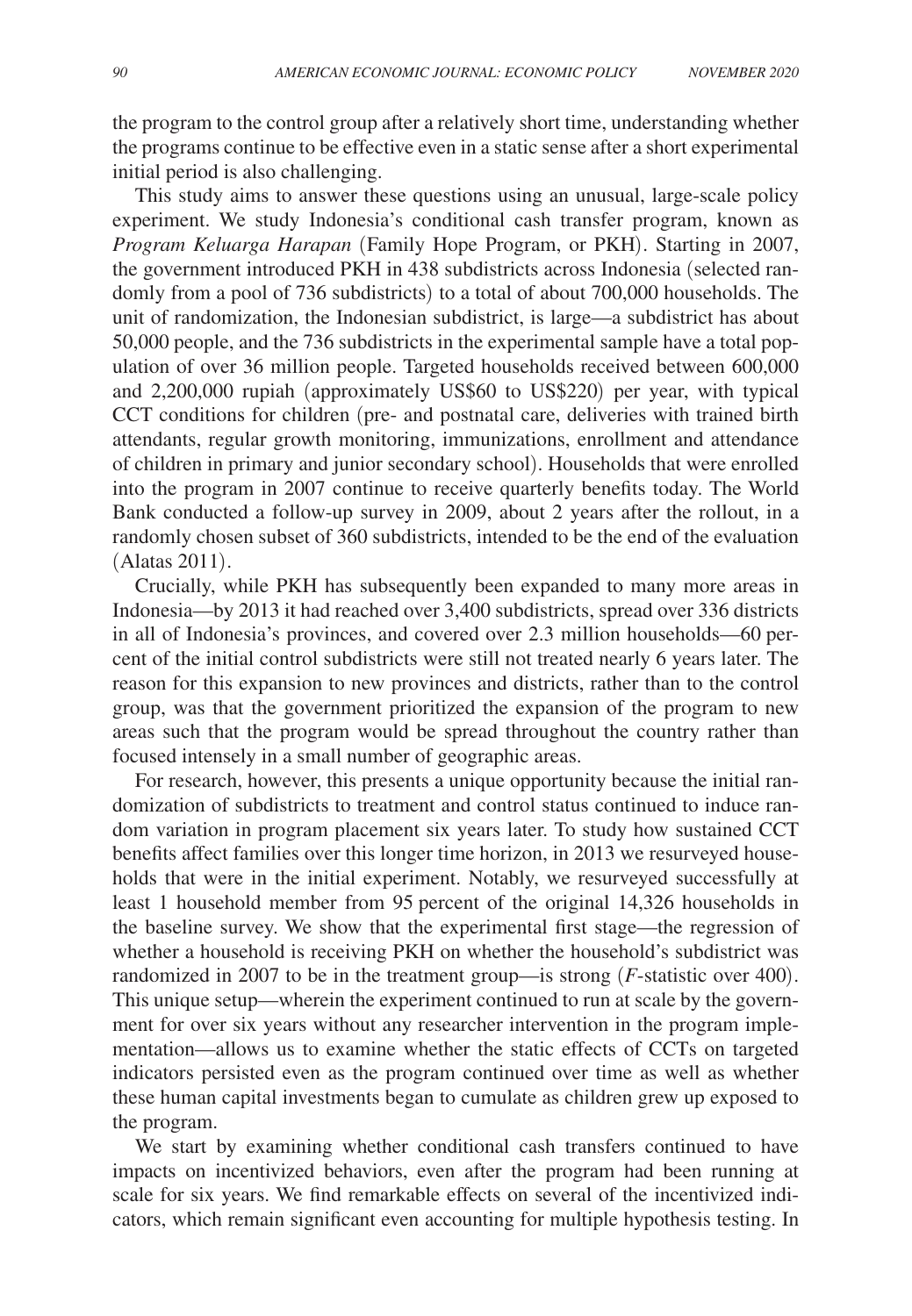particular, treated households were more likely to have childbirth assisted by a skilled birth attendant (doctor or midwife; increased by 23 percentage points) and delivery at facility for those who had given birth (increased by 17 percentage points). These are dramatic increases—they imply that the CCT program reduced the share of children not born at a health facility by 62 percent and virtually eliminated all births not delivered by a trained midwife or doctor. Conditional cash transfers also had large impacts on reducing the share of children not in school: school enrollment rates for the targeted age group—7- to 15-year-olds—were about 4 percentage points higher for the treatment group than for the control group in the 6-year follow-up. Since 92.4 percent of control group children were already enrolled in school, this means that the program eliminated 53 percent of nonenrollment.

We then turn to whether continued exposure to the conditional cash transfers began to lead to results on outcomes that require cumulative investments. We find very large impacts on children's propensity to be stunted or severely stunted.<sup>[3](#page-3-0)</sup> In fact, we observe a 23 percent reduction in the probability of being stunted (defined as being 2 standard deviations less than the WHO's height-for-age standard) and a 56 percent reduction in the probability of being severely stunted (3 standard deviations less than the WHO's height-for-age standard). There were no detectable stunting effects in the two-year follow-up. We find no impact on malnourishment (two standard deviations less than the WHO's weight-for-age standard).

To capture the cumulative effects of educational investments, we look at impacts on older children—aged 15–21 at the time of our surveys, who were in the target age range (aged 9–15) at the time PKH began. We find evidence that children aged 15–17 were about 10 percentage points more likely to still be enrolled in school, reducing the nonenrollment rate by 27 percent. We also find some evidence that high school completion rates increased—by 7 percentage points, representing a 29 percent increase ( *p*-value 0.14 after adjusting for multiple hypothesis testing). We find no evidence that this translated to a higher likelihood of wage employment for those aged 18 to 21 years, nor do we find impacts on early marriage.<sup>[4](#page-3-1)</sup>

The final piece of our analysis is to examine whether the continued cash transfers—which add up to an average of US\$970 per household over the six-year period—had a transformative effect on the recipient households themselves. For example, Gertler, Martinez, and Rubio-Codina (2012) find that PROGRESA households invested a fraction of accumulated transfers in productive assets, which could affect the overall poverty status of the household. However, we find no evidence of this here. While the point estimates of the impact on consumption are positive, we cannot distinguish the measured impacts from zero; we also cannot reject effects equal to the size of the transfer, which was about 7 percent of household consumption. What we can rule out definitively, however, are transformational impacts on household consumption: given our confidence intervals, we can reject that household per capita consumption increased by more than about 10 percent. We also find

<span id="page-3-0"></span> $3$  Weight-based measures respond more quickly to nutrition and health status, whereas stunting is thought to respond to accumulated early childhood conditions (UNICEF 2013, Hoddinott et al. 2013a).

<span id="page-3-1"></span><sup>&</sup>lt;sup>4</sup> Note that unlike the results on stunting, where children were on PKH most of their lives, the children in the 15–21 age category were older to begin with when PKH started. If we believe that cumulative effects come from PKH's focus on early childhood, these children are less likely to have been impacted than the younger children.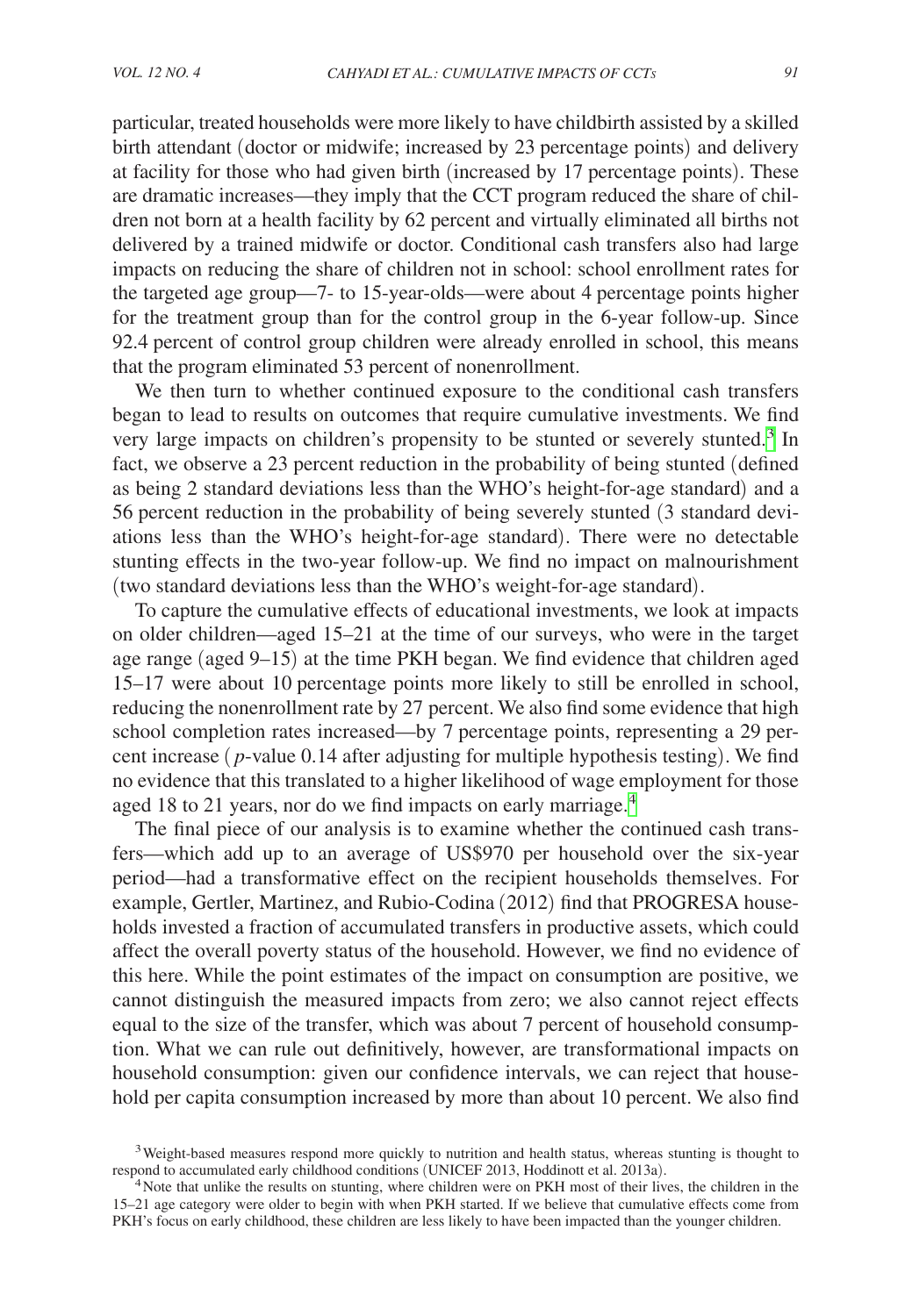no observable effect on productive household assets, such as livestock owned, or on fixed assets, such as land.

In short, conditional cash transfers in Indonesia continued to have impacts on the incentivized health and educational investments of households six years after program introduction: in particular, the program continued to impact primary and secondary school education attainment and deliveries in a facility by trained birth attendants. This occurred despite the fact that the level of benefits fell from 14 to 7 percent of monthly household consumption and also despite the fact that the program was being run with business-as-usual practices by the government (without any researcher involvement). And, perhaps more importantly, after continued investment in children over time, we begin to see some substantial results on "cumulative outcomes," which was the original rationale for sustained payments over time. In particular, stunting was greatly reduced, suggesting large health gains, and school enrollment for high school–age children increased. On the other hand, we see no transformational effects over six years of repeated cash transfers on the incomes of the beneficiary households themselves. Combined, this suggests that if conditional cash transfers are going to indeed break the cycle of poverty, this effect is going to happen through impacts on the subsequent generation rather than through impacts on households themselves.

The rest of the paper proceeds as follows. We describe the setting, experimental design, and data in Section I. We provide the findings in Section II, while Section III concludes.

#### **I. Setting**, **Experimental Design**, **and Data**

## A. *Program*

We study the cumulative (six-year) effects of the Indonesian government's conditional cash transfer program, Program Keluarga Harapan (PKH or "Family Hope Program"). Launched in 2007, the program provides quarterly cash transfers to very poor households with children or pregnant and/or lactating women, with a fraction of the payment conditional on a number of health- and education-related obligations. By providing a sustained flow of payments to families over many years, the program aims "(a) to reduce current poverty and (b) to improve the quality of human resources among poor households" (Alatas 2011, 11).

The government targeted extremely poor households, approximately in the bottom 10 percent of the per capita consumption distribution. To determine their eligibility, Statistics Indonesia (BPS) conducted a door-to-door survey of potentially eligible households; the survey included 29 asset and demographic questions.<sup>[5](#page-4-0)</sup> They applied a proxy-means test formula to this data, and households that were below a predetermined cutoff were deemed to be financially eligible. Statistics Indonesia then kept households that also met demographic requirements: households with a

<span id="page-4-0"></span><sup>5</sup>BPS visited all households that had been included in a previous 2005 unconditional cash transfer (UCT) program, and they also worked with local officials to visit any potentially poor households that may have not been included.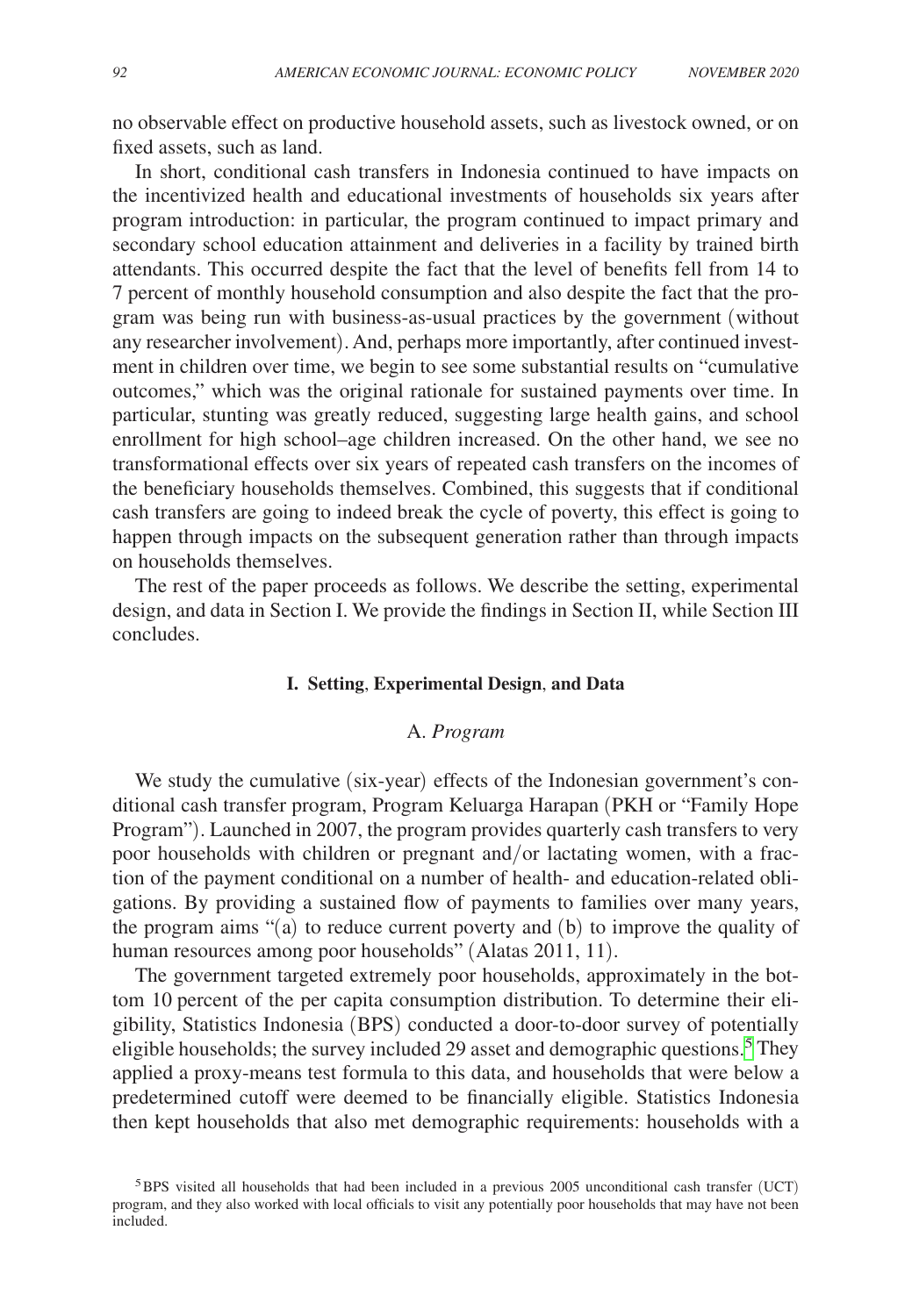pregnant and/or lactating woman, with children aged 0–15 years, and/or with children aged 16–18 years who had not completed 9 years of basic education.

Eligible households began receiving quarterly cash payments through the nearest postal office. The amount of cash was designed to be about 15 to 20 percent of annual household income, depending on the age of the children; payments ranged from Rp 600,000 (US\$60) to Rp 2,200,000 (US\$220) per household per year. The payments were made to women in the household. As with most conditional cash transfer programs, households were informed that they had to complete a number of conditions to continue receiving the transfers. For example, households with children aged zero to six years needed to ensure that children completed childhood immunizations and take vitamin A capsules a minimum of twice per year, and also must take children for growth monitoring checkups (see online Appendix Figure 1 for the full list of conditions). Trained facilitators provided beneficiaries with information and advice and also verified compliance with conditions: one violation would result in a warning letter, a second violation would lead to a 10 percent cut in benefits, and a third violation would lead to program expulsion. However, in practice, the verification system did not begin until at least 2010, and even afterwards, conditions were not always enforced. In that sense, this program is more akin to a "labeled" CCT program, such as the Moroccan program studied by Benhassine et al. (2015).

## B. *Sample*, *Experimental Design*, *and Timing*

The government of Indonesia first introduced the conditional cash transfer program in six provinces (West Java, East Java, North Sulawesi, Gorontalo, East Nusa Tenggara, and the capital city of Jakarta). Within each province, the government excluded the richest 20 percent of districts and then determined which subdistricts within the remaining districts were "supply-side ready" (based on availability of midwives, doctors, and middle schools) to participate in the program. A total of 736 subdistricts (with a total population of about 36 million individuals in 2005) were included in their sample, and 438 of these subdistricts were selected randomly for the treatment group. About 700,000 households in these selected subdistricts were enrolled in the conditional cash transfer program.

Out of the 736 sample subdistricts, 360 subdistricts were randomlychosen for data collection (180 treatment, 180 control). Online Appendix Figure 2 shows the distribution of sample subdistricts, by experimental assignment, across Indonesia, including both on and off Java.

As shown in online Appendix Figure 3, the World Bank conducted a baseline survey from June to August 2007, and the program was launched in these subdistricts soon afterward. The World Bank conducted a follow-up survey from October to December 2009, about two years after the start of the program; the results are described in Alatas (2011), and we reanalyze these data below to ensure comparability with our analysis. We conducted a follow-up survey from September to November 2013, about six years after the intervention, using identical survey questionnaires.

The evaluation we conduct is possible because subsequent program expansions kept the control group largely intact. Online Appendix Figure 4 shows the evolution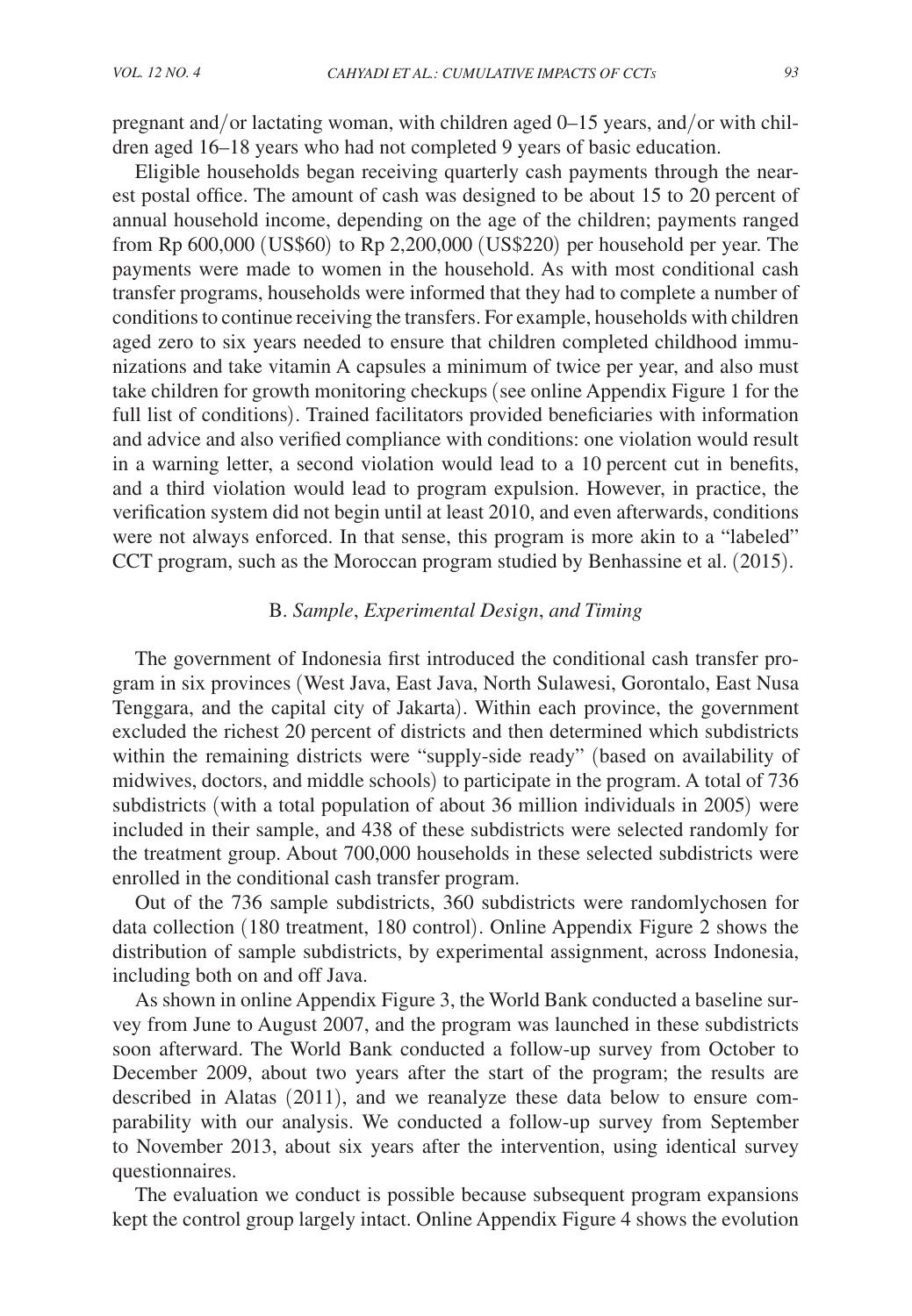of the PKH program over the time period that we study based on administrative data on the program's expansion. In 2009 (at the time of the two-year follow-up), the program was operating in 99 percent of the locations randomized to treatment and in 22 percent of locations randomized to control, which implied a subdistrict-level "first stage" of 77 percentage points in 2009. By 2013 (six-year follow-up), the program had expanded somewhat, but the experiment still remained intact: the program was operating in 99 percent of locations randomized to treatment and in 39 percent of locations randomized to control for an implied subdistrict-level "first stage" of 60 percentage points. Thus, after six years, the original subdistrict-level randomization still had substantial bite. Moreover, because the program reached fewer households in areas in the control subdistricts that received the expansion between 2009 and 2013, the first stage for receiving PKH at the household level is virtually identical in both 2009 and 2013. As described below, we use the original subdistrict randomization as an instrument for treatment.

# C. *Data*, *Data Collection*, *and Experimental Validity*

The World Bank collected both a baseline survey and initial follow-up survey in the 360 subdistricts to assess PKH's short-run program impacts (see Alatas 2011 for more details). These surveys were conducted using the same survey instruments as, and in tandem with, the evaluation of the *Generasi* community block grant program, which was being carried out in 300 separate subdistricts but was targeting similar indicators (see Olken, Onishi, and Wong 2014).

As shown in online Appendix Table 1, 14,326 households (73,578 individuals) were surveyed at baseline in the 360 sampled subdistricts between June and August 2007. To create this sampling frame, eight randomly selected villages were drawn from each subdistrict, and then one subvillage was selected within each village.<sup>[6](#page-6-0)</sup> From within each village, four households were selected randomly from the government's interview lists, stratified such that two households included a pregnant or lactating mother or a married woman who was pregnant within the last two years, and the other two included children aged 6–15. Note that since the survey was conducted in both treatment and control areas (and we do not know who would have received the conditional cash transfers in the control areas), households were selected randomly to be surveyed from the initial asset listing (not the beneficiary list), so not all households would have ultimately received the CCT. There was very little attrition of households in the first follow-up survey that was conducted from October to December 2009: 13,971 households (97.5 percent of baseline) were found and surveyed, and households that split and moved within the subdistrict were also surveyed (so the sample size increases slightly in each round).

Both the baseline and follow-up surveys included modules for consumption, demographics, assets, education, and health outcomes. Additionally, they included anthropometric data (height and weight measurements) for children aged 0 to

<span id="page-6-0"></span><sup>&</sup>lt;sup>6</sup>If there were fewer than eight villages sampled in a subdistrict (since there were not enough eligible households in enough villages) or if there were fewer than five potential households to survey in the subvillage, additional subvillages from the same village were randomly selected.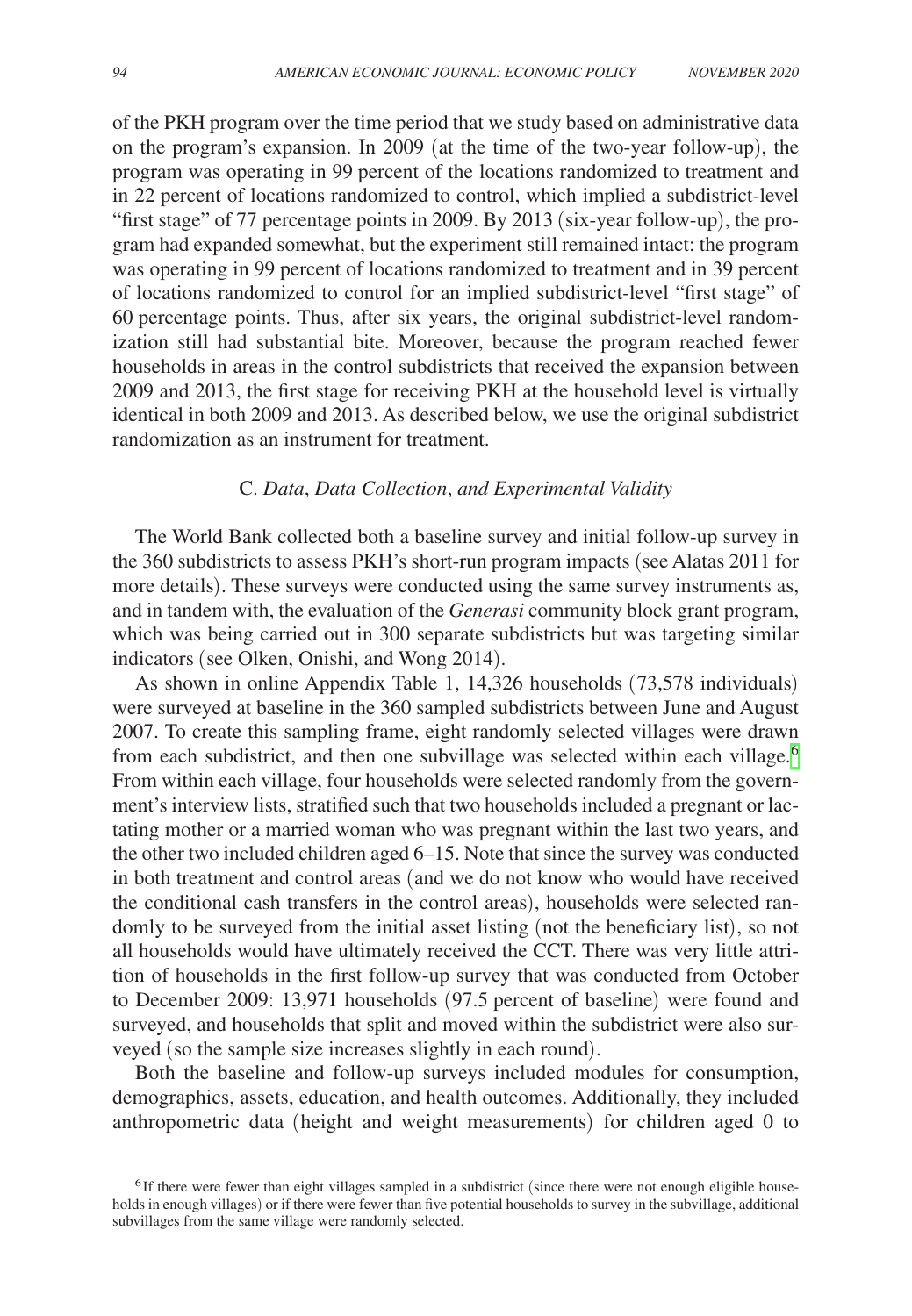36 months in the baseline survey and for children aged 0 to 60 months in both follow-up surveys.

This paper focuses on the medium-run follow-up, which we conducted from September to November 2013. The survey is a panel and tracked the original households included in the baseline. Overall household attrition was again low: 13,619 households, or 95.1 percent of baseline households, were found, with the attrition rates nearly identical across the treatment and control groups (see online Appendix Table  $1$ ).<sup>[7](#page-7-0)</sup>

While household attrition was low, it could be that some household members left the subdistrict and thus were not tracked. This is not an issue for the young children born after the baseline since we measure all children present in any household we track, and we track 95 percent of baseline households. Thus, attrition should likely not be a concern for outcomes such as completed vaccinations or stunting.<sup>[8](#page-7-1)</sup>

However, attrition could be relevant potentially for the oldest children at baseline, who are now teenagers and young adults, and for outcomes in this age range such as high school completion or teenage marriage. In online Appendix Table 3, we examine attrition for those who were initially aged 6–15 years in the baseline. We find and resurvey 90 percent at the two-year follow-up (column 1) and 72 percent at the six-year follow-up (column 2) but with no differential attrition between the treatment and control group in either survey, either overall or differentially between boys and girls (columns 3 and 4). [9](#page-7-2)

Online Appendix Table 6 shows that the final sample is balanced across treatments in terms of baseline characteristics. In column 2 we provide the control group mean for the variable listed in that row, while column 3 provides the mean for the treatment group. Column 4 provides the difference between the treatment and control for that variable (clustered by subdistrict, which is the level of randomization), and column 5 provides this difference conditional on strata (districts). Of the 14 variables considered, only onedifference is statistically significant at the 10 percent level, consistent with chance.

#### **II. Results**

We first outline our empirical strategy and show the first-stage results. We then examine results on three key dimensions: ongoing impacts on incentivized health

<span id="page-7-0"></span><sup>&</sup>lt;sup>7</sup>We followed entire households or household members who moved within the same subdistrict. In addition, we surveyed 362 households that were added to the sampling frame in the two-year follow-up and 751 households that were added in the 6-year follow-up in order to compensate for household attrition.

<span id="page-7-1"></span><sup>&</sup>lt;sup>8</sup>An alternative concern for younger children is that the CCT affected infant mortality differentially and this biases the results for the young children. However, this does not appear to be the case: in online Appendix Table 2, we show that there was no observable difference in fertility, miscarriage, stillbirth, or infant mortality rates in either

<span id="page-7-2"></span><sup>&</sup>lt;sup>9</sup> We can further disaggregate by age at baseline to determine if attrition is worse for older children, who may be more likely to leave the household for work or marriage. In online Appendix Table 4, we observe that attrition does indeed increase with baseline age. However, this attrition does not appear differential by treatment group: only 4 out of 40 regression coefficients are significant, which is consistent with chance. We also show in online Appendix Table 5b that there are no differences in the reasons for child migration across the treatment and control group. In short, while older children were more likely to have migrated than younger children, the probability of migration as well as the reasons for doing so do not appear to be associated with treatment status.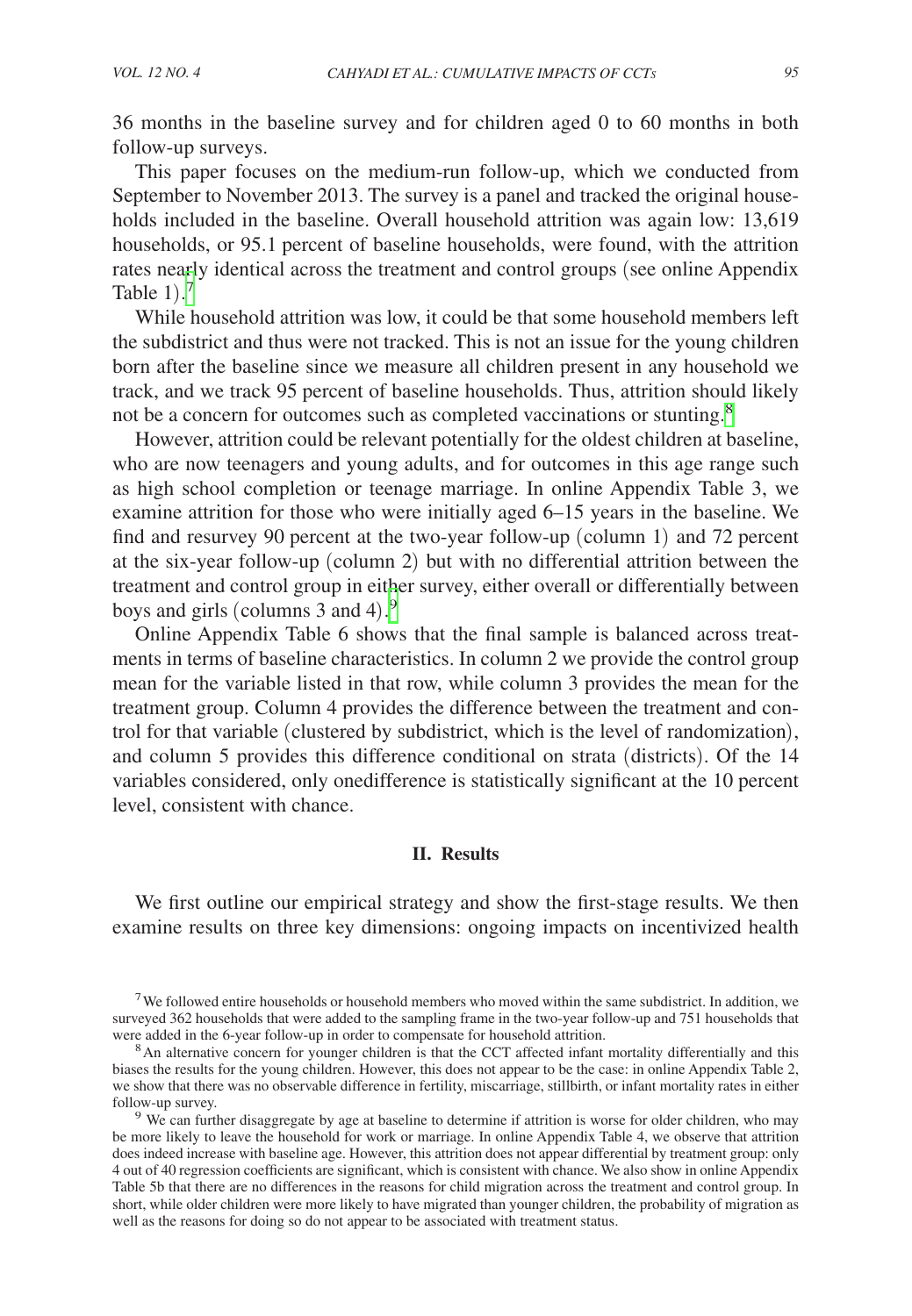and education behaviors, cumulative effects on proxies for human capital, and cumulative effects on household economic outcomes.

## A. *Empirical Strategy and First-Stage Results*

While compliance with the randomization protocol was generally high, it was not perfect, and some control areas were treated. In addition, only a subset of households on the initial Statistics Indonesia interview lists ultimately became beneficiaries as there was a subsequent screening step to determine categorical eligibility. Therefore, we conduct an instrumental variable analysis in which we instrument program receipt ( $\text{ReceivedCCT}_{\text{hsd}}$ ) with whether households were located in an initial treatment subdistrict:

(1) 
$$
Y_{hsd} = \beta_0 + \beta_1 \text{Received} CCT_{hsd} + \mathbf{X}_{hsd}' \gamma + \alpha_d + \varepsilon_{hsd}.
$$

The variable *Yhsd* is the outcome of interest for household *h* in subdistrict *s* in district  $d$ ; *ReceivedCCT<sub>hsd</sub>* is a dummy variable for whether the household has ever received the CCT program, while  $\alpha_d$  is a set of district fixed effects. For additional precision, we include the following baseline control variables in **X***hsd*: house roof type, wall type, floor type; household head's education level; household head works in agriculture; head of household works in services; log monthly per capita expenditure; log household size; and dummies for whether the household has clean water, has its own latrine, has a square latrine, has its own septic tank, and has electricity from the state electric company[.10](#page-8-0) We cluster the standard errors by subdistrict, the level of the randomization. We adjust *p*-values for multiple hypothesis testing within each panel of results using the step-down method of Romano and Wolf (2005, 2016) and report the resulting adjusted  $p$ -values in brackets.<sup>11</sup> We also report the  $p$ -value for the difference between the two- and six-year effects.

[Table 1](#page-9-0) provides our first-stage estimates. Column 1 shows the results of our analysis of the World Bank's data from the two-year follow-up for comparison, while column 2 provides our six-year follow-up results. In the last row, we also provide the *F-*statistic from a test of the instrument.

The regressions show a strong—and almost identical—first stage in both the short run and medium run. By the two-year follow-up (column 1), about 9 percent of the control group reported receiving the CCT, with a 37.5 percentage point increase in the treatment group  $(p$ -value less than  $0.001$ ). The results are similar in the 6year data (column 2), with a 36.8 percentage point increase in the treatment group relative to the 13.1 percent of households having ever received the CCT in the control group ( *p*-value less than 0.001). The instruments are strong, with *F*-statistics over

<span id="page-8-0"></span><sup>&</sup>lt;sup>10</sup>For missing baseline data, we fill in the control variables with zero and create a dummy variable to indicate missing values for each variable.

<span id="page-8-1"></span><sup>&</sup>lt;sup>11</sup> We do this for each family of outcomes. In Tables 2, 4, and 5, we group outcomes by survey round (i.e., columns). In Tables 3, 6, and 7, we group outcomes by survey round and panel since some of the panels are essentially summary variables of other variables (e.g., enrollment for ages 7–15 is a weighted average of enrollment by categories, with the categories broken down in subsequent panels) or because the outcomes are from a different family of outcomes (e.g., marriage versus education).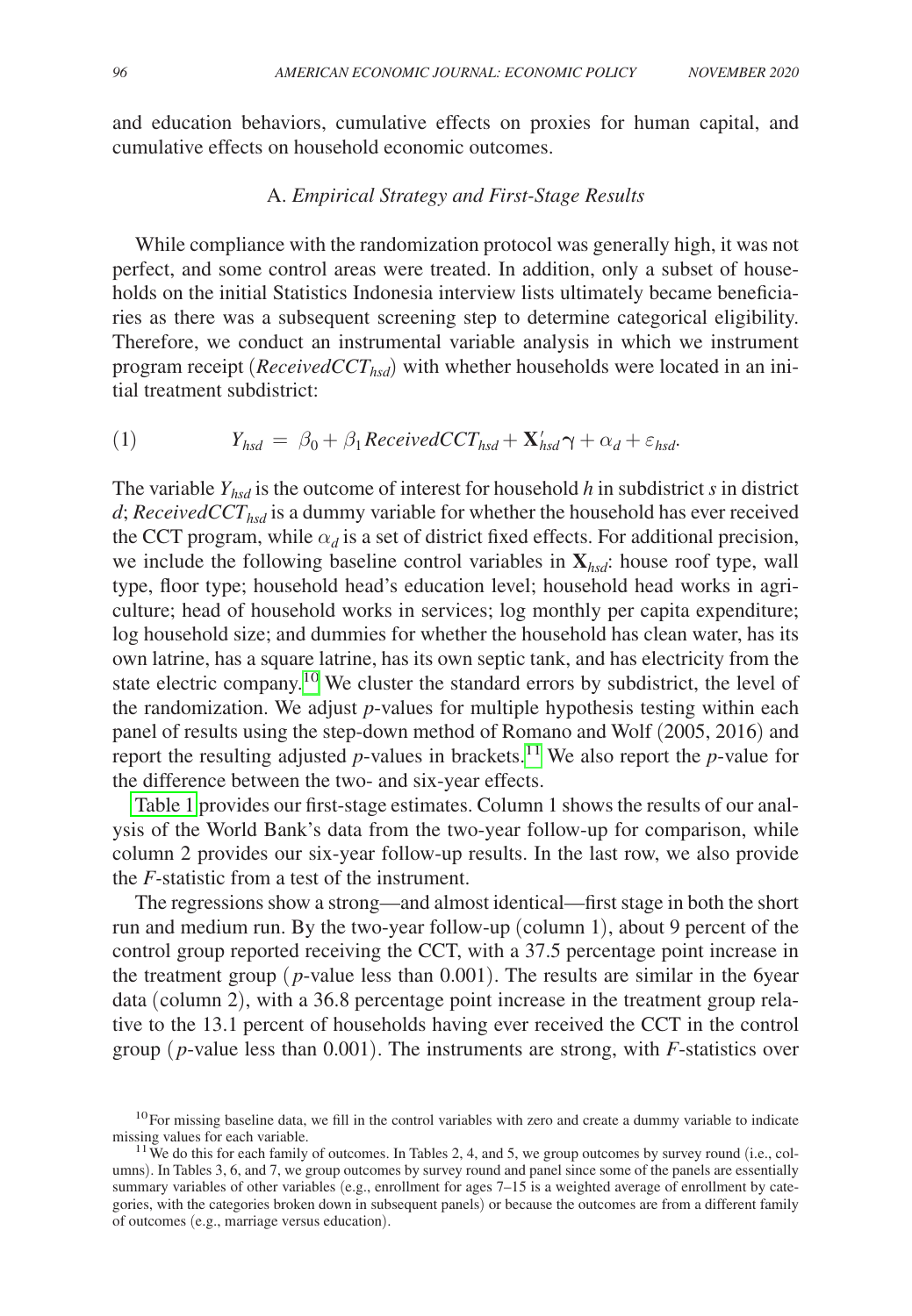<span id="page-9-0"></span>

| Outcome: Received CCT                                          | 2-year<br>(1)                       | 6-year<br>(2)                       |  |
|----------------------------------------------------------------|-------------------------------------|-------------------------------------|--|
| <b>Treatment</b>                                               | 0.375<br>(0.017)                    | 0.368<br>(0.017)                    |  |
| <b>Observations</b><br>$R^2$<br>Control mean<br>$F$ -statistic | 14,757<br>0.258<br>0.091<br>507.797 | 15,667<br>0.242<br>0.131<br>456.783 |  |

Table 1—First-Stage Regressions, Household Level

*Notes:* This table reports first-stage regressions of CCT receipt status ("Received CCT") on baseline subdistrict treatment assignment. Column 1 reports results from the two-year follow-up survey, and column 2 reports results from the six-year follow-up survey. In the final row, we report *F*-statistics from a Wald test of simple hypotheses involving the strength of our chosen instruments. Baseline controls include the following: household roof type, wall type, floor type; head of household's education level; head of household works in agriculture; head of household works in services; household has clean water; household has own latrine; household has square latrine; household has own septic tank; household has electricity from PLN; log monthly per capita expenditure; and log household size. Includes district fixed effects. Standard errors are clustered by subdistrict.

450. Moreover, it is largely the same households continuing to receive the program over time: 83.6 percent of those households that report currently receiving the CCT in the two-year survey also report receiving it currently in the six-year survey; conversely, 85.2 percent of the panel households in our data that receive the CCT at six years also reported receiving it at two years.

It is important to note that the randomization is at the subdistrict level, and hence control households come from other subdistricts. Virtually all health and education services (health clinics, schools) are contained within subdistricts, so spillovers *across* subdistricts are extremely unlikely in this context, and indeed, this was the reason the randomization was done at such a high level.

A second question is whether there are spillovers to nontreated households *within* treated subdistricts. This assumption of no within-subdistrict spillovers is important for the exclusion restriction implicit in estimating equation (1) with instrumental variables. While in other contexts this has been a concern—see, e.g., Angelucci and De Giorgi (2009) in the PROGRESA case—there are two reasons why even within-subdistrict spillovers seem very unlikely here. Unlike PROGRESA, which treated over 60 percent of households in treatment villages, PKH was targeted at the poorest of the poor households and as such treated a far smaller fraction of households in a village—in 2009, for example, the typical treated village had only 78 PKH beneficiary households out of a mean of 1,200 households, meaning PKH treated only 6.5 percent of households in a village on average.<sup>12</sup> General equilibrium effects (e.g., congestion at schools or health clinics or positive spillovers

<span id="page-9-1"></span><sup>&</sup>lt;sup>12</sup>One would expect that the average effect on a nonbeneficiary household is therefore likely at least an order of magnitude smaller than the average effect on beneficiary households. Since our household survey intentionally sampled households that were likely to be beneficiaries, beneficiary households are about 50 percent of the sampled households in the treatment area, even though they are only 6.5 percent of the total population. This means that the average effect in our sampled households will be driven almost entirely by the effect on treated households.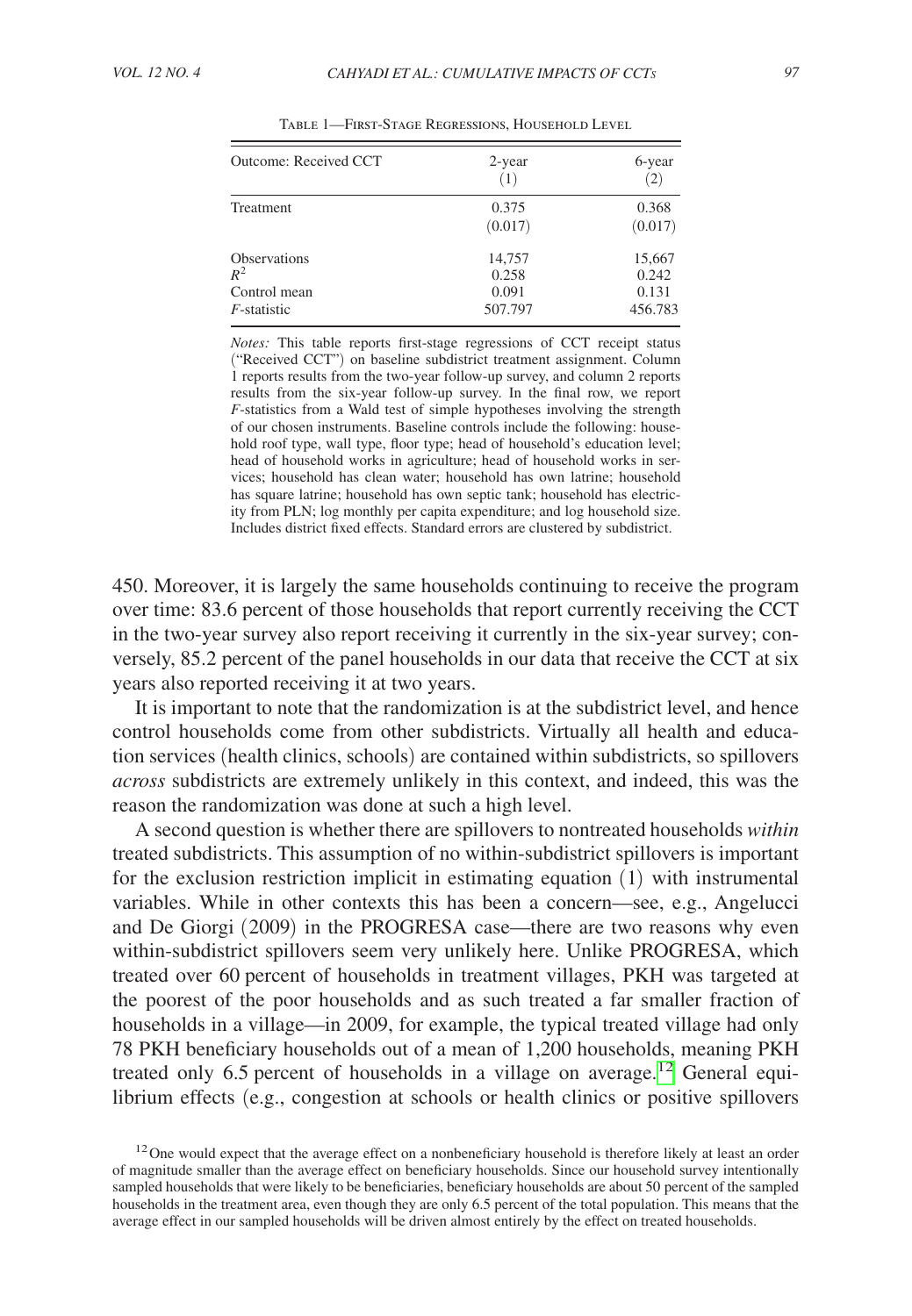through supply-side changes) are therefore likely to be very small in our case, given how small the share of treated households is. $13$ 

## B. *Impacts on Incentivized Human Capital Behaviors*

*Health*.—We begin by examining incentivized health-seeking behaviors[. Table 2](#page-11-0)  reports results of IV regressions, where we estimate separate regressions for the outcomes of interest listed in each row. Our key estimates from the six-year follow-up survey are shown in column 2; each cell presents the IV effect of PKH treatment analyzed using equation  $(1)$ .<sup>14</sup> For ease of comparability, in column 1, we show the results from the two-year survey conducted by the World Bank, which we reanalyzed using the same IV specification as (1).

Our analysis shows continued effects of the CCT program on a range of health-seeking behaviors in the medium run, particularly with regard to maternal health-seeking behaviors. We first examine health-seeking outcomes for women who became pregnant or gave birth within the 24 months prior to each follow-up survey. We find that the transfers continued to have large, positive effects on the probability that childbirths were assisted by trained personnel (doctors or midwives) in the six-year follow-up and that deliveries were more likely to take place in a health facility. Specifically, the estimates imply that the CCT program led to a 17 percentage point increase in delivery at a health facility at the six-year follow-up (24 percent increase) and a 23 percentage point increase in the probability a birth was assisted by a trained midwife or doctor (about double the effect at the two-year mark; *p*-value of two-year versus six-year difference 0.079). These are dramatic changes—they imply that the CCT program reduced the share of children born outside a health facility by 62 percent and virtually eliminated births not assisted by trained midwives or doctors. These effects remain statistically significant even after adjusting for multiple hypothesis testing.

However, unlike in the short run, we do not find statistically detectable impacts on pre- and postnatal visits, though the point estimates are positive and we cannot reject that the two- and six-year effects are statistically equal. One potential reason is that the control group increased their overall number of visits in the intervening

<span id="page-10-0"></span><sup>13</sup>Triyana (2016) studies whether there are changes in service provision as a result of PKH in the two-year follow-up. She finds no effect on the number of doctors or traditional attendants but finds a small increase in the number of midwives. In online Appendix Table 7, we examine the effect of PKH on the number of doctors, midwives, traditional birth attendants, and schools in the six-year follow-up, and do not find an increase on the level of any of these measures of supply-side service availability, suggesting little presence of spillovers through supply responses. In addition, we also conduct an alternative identification strategy that uses baseline assets interacted with subdistrict-level treatment status to predict treatment at the individual level, not at the aggregate level. As shown in online Appendix Tables 8 and 9, this produces very similar results to the univariate treatment-versus-control subdistrict-level instrument (and, in particular, these results are not systematically smaller than the univariate instru-<br>ment results), further suggesting empirically that spillovers are very small in our context.

<span id="page-10-1"></span><sup>14</sup>Our results are robust to the model specification choices that we made. For example, in online Appendix Table 10, we replicate Table 2 using "currently receiving" a CCT, rather than "ever received," as our variable of interest because some households received PKH in the two-year follow-up survey but had stopped receiving it by the six-year follow-up; the results look nearly identical (which is not surprising given that the overlap of households in both categories is high). Similarly, in online Appendix Table 11, we replicate Table 2 but drop baseline controls. Again, we find similar coefficients, but sometimes we lose some statistical precision when omitting the baseline controls.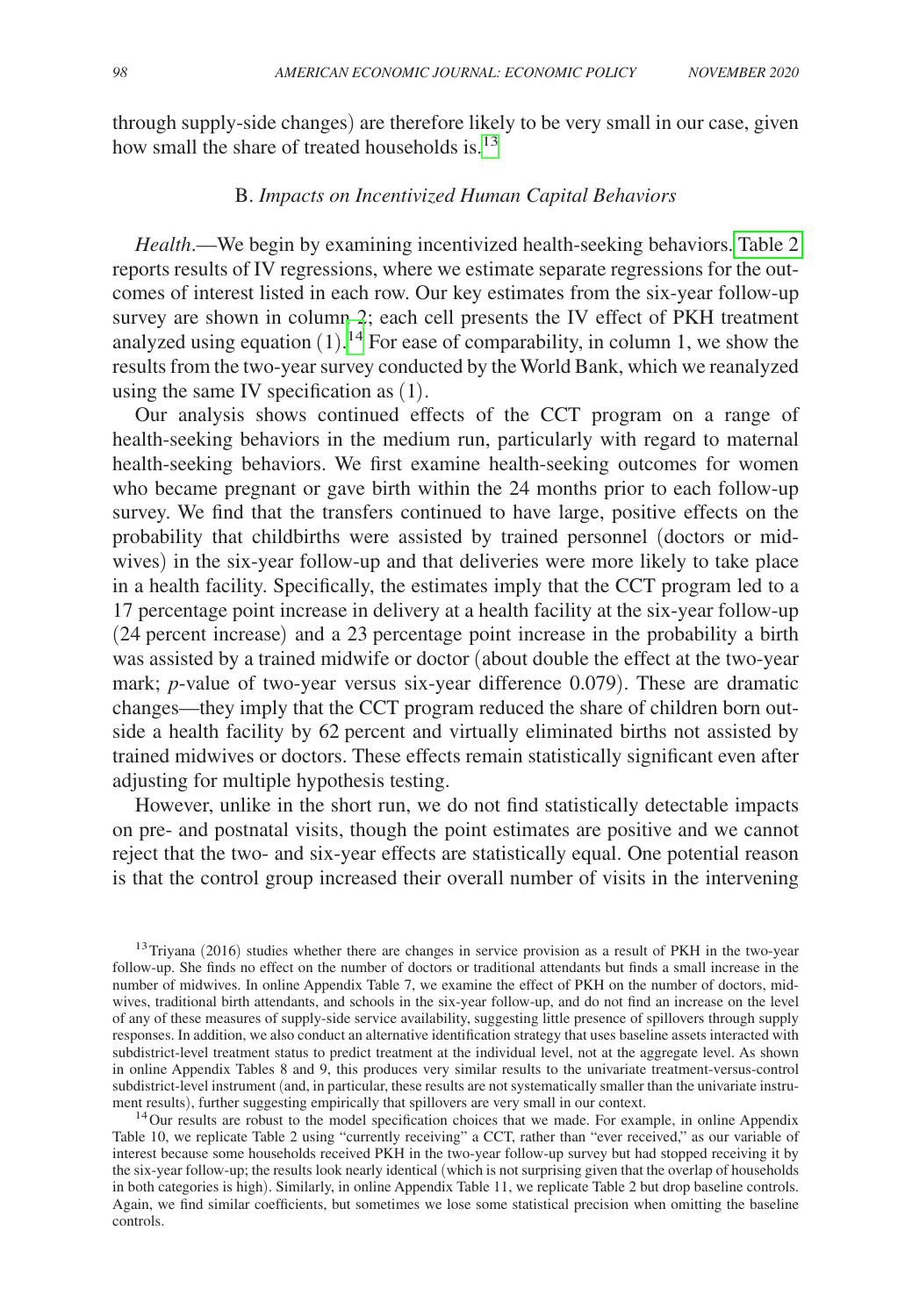<span id="page-11-0"></span>

| Outcome                                        | 2-year<br>(1)                           | 6-year<br>(2)                           | <i>p</i> -value (2-yr. = 6-yr.)<br>(3) |
|------------------------------------------------|-----------------------------------------|-----------------------------------------|----------------------------------------|
| Number of prenatal visits                      | 1.048<br>(0.473)<br>[0.140]<br>6.493    | 0.560<br>(0.582)<br>[0.706]<br>7.147    | 0.485                                  |
| Delivery assisted by skilled midwife or doctor | 0.115<br>(0.056)<br>[0.166]<br>0.640    | 0.233<br>(0.059)<br>[<0.001]<br>0.770   | 0.079                                  |
| Delivery at health facility                    | 0.112<br>(0.062)<br>[0.230]<br>0.457    | 0.171<br>(0.066)<br>[0.058]<br>0.725    | 0.430                                  |
| Number of postnatal visits                     | 0.842<br>(0.272)<br>[0.023]<br>1.234    | 0.403<br>(0.317)<br>[0.663]<br>1.778    | 0.275                                  |
| 90+ iron pills during pregnancy                | 0.025<br>(0.049)<br>[0.831]<br>0.179    | $-0.035$<br>(0.044)<br>[0.706]<br>0.131 | 0.356                                  |
| Percent of immunizations received for age      | 0.038<br>(0.029)<br>[0.444]<br>0.754    | 0.048<br>(0.029)<br>[0.427]<br>0.786    | 0.788                                  |
| Times received vitamin A (6 months–2 years)    | $-0.022$<br>(0.208)<br>[0.903]<br>1.639 | $-0.095$<br>(0.205)<br>[0.706]<br>1.817 | 0.799                                  |
| Times weighed in last 3 months (0–60 months)   | 0.919<br>(0.130)<br>[<]0.001]<br>1.791  | 0.250<br>(0.192)<br>[0.663]<br>1.954    | 0.001                                  |

Table 2—IV Effect of CCT on Health-Seeking Behaviors

*Notes:* Each row in this table represents a separate outcome variable. Each table entry includes (i) the regression coefficient, (ii) the cluster-robust standard error, (iii) an adjusted *p*-value controlling the family-wise error rate (FWER) within each column as described by Romano and Wolf (2005, 2016), and (iv) the control mean. Outcomes from "number of prenatal visits" to "90+ iron pills during pregnancy" are coded for women in our sample who had been pregnant within the past two years. Outcomes from "percent of immunizations received for age" onward are coded for children who were ages 0–36 months at baseline. These child-related regressions also include age-bin controls for each month of age up to one year and for each quarter-year of age for ages one and above in addition to baseline controls and fixed effects listed in Table 1. Standard errors, clustered by subdistrict, are shown in parentheses.

years (for example, the control mean increased from 6.5 to 7.1 prenatal visits) and essentially caught up to the treatment group. In terms of the care women and children received, we observe no effect on receiving a full set of iron pills during pregnancy, either in the two- or six-year follow-up.

Health inputs into young children also appear to have improved in the medium run for children who had ever been covered by PKH since the baseline survey, but any observed effects are relatively weak. While there was no observable impact on immunizations in the two-year follow-up survey for children in our baseline sample, we observe about a 5 percentage point increase in the percent of age-recommended immunizations completed, though this effect does not survive multiple inference adjustment, and we cannot reject that the two- and six-year mark effects are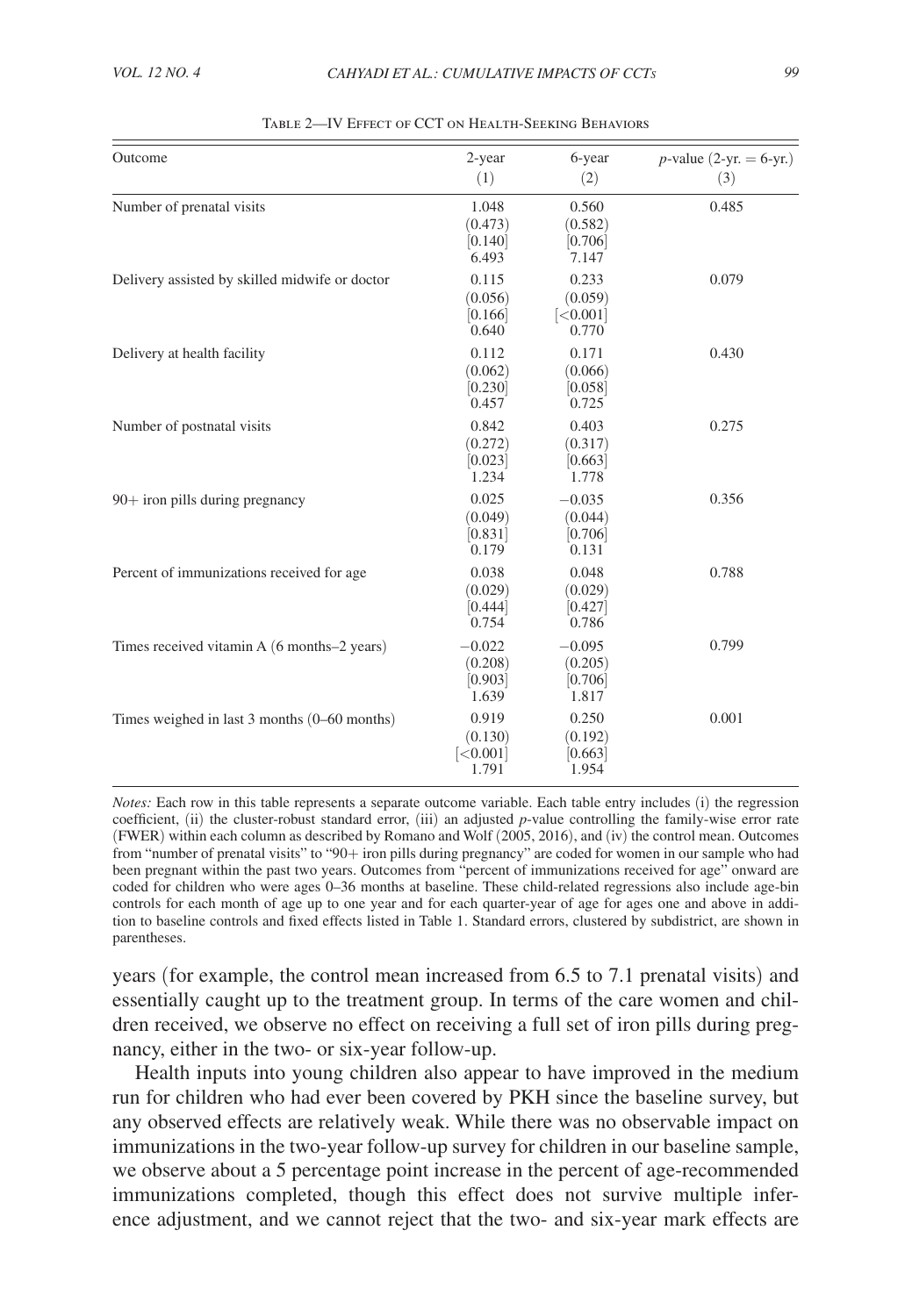statistically equal. We observe no increase in the number of times children between the ages of six months and two years received vitamin A. We observe increases in the number of times a child was weighed by a health professional in the last three months (for those aged 0 to 60 months), though these increases are no longer significant and smaller in the six-year follow-up compared to the two-year follow-up (the difference between the two- and six-year effects is statistically significant with a *p*-value of 0.001).

*Education*.—The second component of the CCT incentives focused on increasing enrollment and attendance of primary and junior secondary school–age students, i.e., those students aged 7–15 years. [Table](#page-13-0) 3 presents the results for these children. In panel A, we examine enrollment and attendance for children aged 7–15 (panel A) and then disaggregate further by ages  $7-12$  (panel B) and  $13-15$  $13-15$  (panel C).<sup>15</sup>

We find substantial increases in enrollment for all children aged 7 to 15: the CCT program increased enrollment rates by 4 percentage points in the 6-year survey. Since 92.4 percent of control group children were enrolled in school, the 4 percentage point increase in enrollment represents a 53 percent decrease in the fraction of students who were not enrolled in school; that is, the CCT program eliminated more than half of nonenrollment, making a large dent in the last-mile enrollment problem.<sup>[16](#page-12-1)</sup> This effect is statistically different (slightly smaller) from what was observed at two years—a 6.4 percentage point increase in enrollment, which represents a 66 percent decline in the nonenrollment rate (the *p*-value of the difference in effects is 0.081)—though the decline in treatment effect from year 2 to year 6 is entirely due to an increase in enrollment in the control group rather than a decline in the treatment group. It is important to note that these increases are not just nominal enrollment: we observe substantial increases in the percentage of children who reported attending school at least 85 percent of the time in the last two weeks in both the two- and six-year follow-ups.<sup>[17](#page-12-2)</sup>

Disaggregating the effects by age group, we see that the six-year effects are concentrated among older students (panel C). For students aged 13–15, we see increases in school enrollment of 9 percentage points, representing a 52 percent decline in the nonenrollment rate. For students aged 7–12, we do not observe a statistically significant increase in enrollment but note that the enrollment rate in the control group is 97.2 percent in this age range, so obtaining gains in this age group is likely to be difficult  $^{18}$  $^{18}$  $^{18}$ 

<span id="page-12-0"></span><sup>&</sup>lt;sup>15</sup> Online Appendix Tables 12 and 13 provide the results using the "currently receiving" CCT variable and with no baseline controls, respectively, and show similar findings to Table 3.

<span id="page-12-1"></span> $16$  Note that if we redo the FWER multiple inference adjustment among all incentivized indicators, i.e., combining Table 2 and panel A of Table 4, the statistical significance levels remain unchanged. The multiple-inference adjusted *p*-values for enrollment and attendance become <0.001 and 0.012, respectively, and the results on assisted deliveries and deliveries in facility in Table 2 remain statistically significant.

<span id="page-12-2"></span> $17$  Note that this attendance measure is defined as 0 for those nonenrolled in school. This measure therefore captures the combination of enrollment and attendance decisions since both can respond to the CCT program.

<span id="page-12-3"></span><sup>&</sup>lt;sup>18</sup> Online Appendix Table 14 examines the effects for boys and girls separately. As shown in panel B, younger boys in households receiving the CCT program were more likely to be in school, while we find no effect for younger girls—however, girls had very high rates of enrollment to begin with (98 percent were enrolled in some form of school). While somewhat larger in magnitude for older boys than for older girls, we nonetheless observe treatment effects of the CCT program on the enrollment and attendance of both older boys and girls (panel C).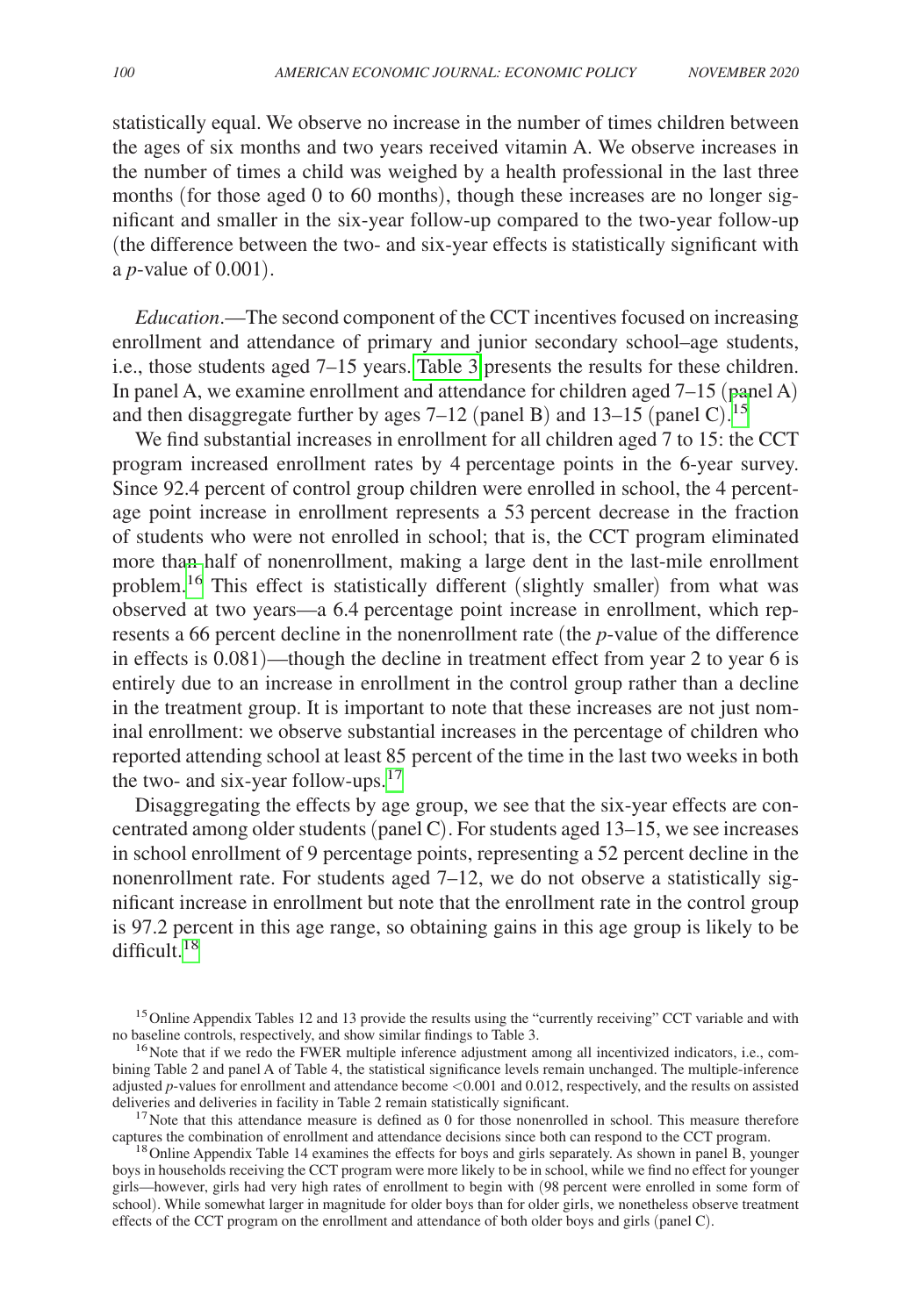<span id="page-13-0"></span>

| Outcome                                                             | 2-year<br>(1)                         | 6-year<br>(2)                          | <i>p</i> -value (2-yr. = 6-yr.)<br>(3) |
|---------------------------------------------------------------------|---------------------------------------|----------------------------------------|----------------------------------------|
| Panel A. Enrollment for ages 7-15<br>Enrolled in school (any level) | 0.064<br>(0.013)<br>[<0.001]<br>0.903 | 0.040<br>(0.012)<br>[<,0.001]<br>0.924 | 0.081                                  |
| >85 percent attendance last two weeks                               | 0.070<br>(0.016)<br>[0.001]<br>0.830  | 0.057<br>(0.017)<br>[<0.001]<br>0.856  | 0.492                                  |
| Panel B. Outcomes for ages 7-12<br>Enrolled in school (any level)   | 0.037<br>(0.009)<br>[<0.001]<br>0.960 | 0.012<br>(0.008)<br>[0.181]<br>0.972   | 0.013                                  |
| Enrolled in primary school                                          | 0.012<br>(0.014)<br>[0.356]<br>0.887  | 0.011<br>(0.016)<br>[0.505]<br>0.879   | 0.928                                  |
| >85 percent attendance last two weeks                               | 0.041<br>(0.016)<br>[0.023]<br>0.881  | 0.034<br>(0.017)<br>[0.102]<br>0.895   | 0.745                                  |
| Panel C. Outcomes for ages 13-15<br>Enrolled in school (any level)  | 0.121<br>(0.032)<br>[<0.001]<br>0.783 | 0.090<br>(0.027)<br>[0.002]<br>0.826   | 0.383                                  |
| Enrolled in secondary school                                        | 0.075<br>(0.037)<br>[0.042]<br>0.585  | 0.054<br>(0.034)<br>[0.106]<br>0.609   | 0.651                                  |
| >85 percent attendance last two weeks                               | 0.132<br>(0.033)<br>[<0.001]<br>0.723 | 0.099<br>(0.029)<br>[0.002]<br>0.777   | 0.364                                  |

| TABLE 3—IV EFFECT OF CCT ON INCENTIVIZED EDUCATION INDICATORS |  |  |  |  |
|---------------------------------------------------------------|--|--|--|--|
|---------------------------------------------------------------|--|--|--|--|

*Notes:* This table examines school enrollment and attendance outcomes. See Table 2 notes for explanation of table entries. Baseline controls and fixed effects are as listed in Table 1. *p*-values are adjusted within each panel rather than within entire columns. Standard errors, clustered by subdistrict, are shown in parentheses.

In sum, the conditional cash transfer remained highly effective at reducing nonenrollment in school for those in the targeted age category, particularly for older students (age 13–15), for whom nonenrollment is a substantial issue. More generally, despite the fact that the program has been running at large scale by the government for six years and with no researcher monitoring or intervention, it continues to be effective in improving targeted health-seeking and education behaviors.

# C. *Cumulative Impacts on Proxies for Human Capital*

*Anthropometric Impacts*.—The results thus far have shown that health-seeking behaviors continued to be positively affected by the CCT program. This implies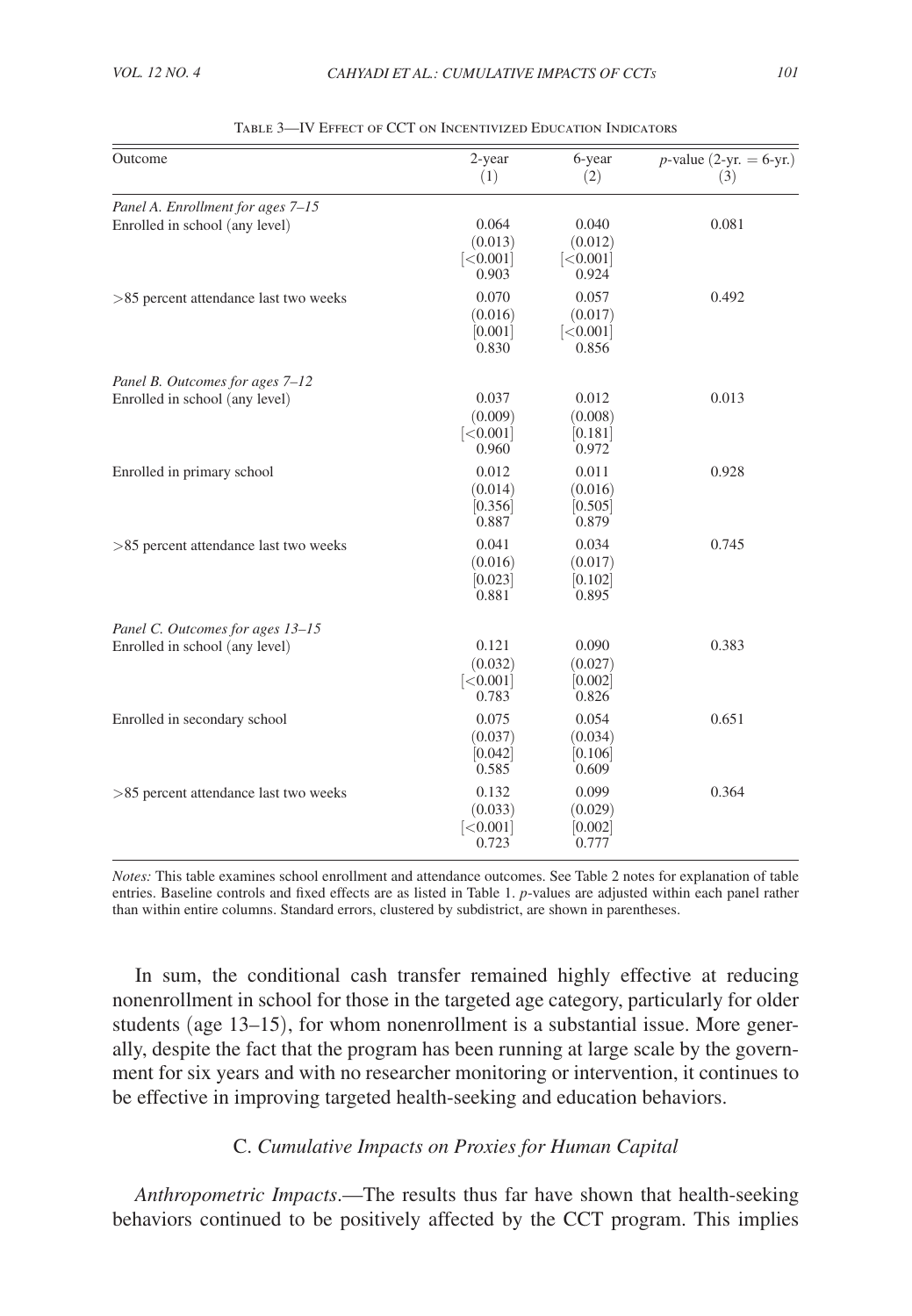that at the time of the six-year survey, young children (those under five years old) had spent their entire lives with higher levels of improved health services at various points in their life cycle. A natural question is whether this increased health utilization accumulated and led to changes in health outcomes.

We examine this question in Table 4. We explore anthropometric outcomes for children aged 0 to 60 months.<sup>19</sup> We start by examining measures of stunting. Stunting is considered a measure of cumulative health investments during the first few years of life (Hoddinott et al. 2013, Jayachandran and Pande 2017); it is also thought to be correlated with worse cognitive and economic outcomes later in life (Case and Paxson 2008, Glewwe and Miguel 2007, Hoddinott et al. 2013b, Guven and Lee 2013). We follow WHO definitions and define stunting as being more than two standard deviations below the WHO-standardized height-for-age median; severe stunting is defined as being more than three standard deviations below the WHO-standardized height-for-age median.

We observe very large reductions in stunting among children aged 0 to 60 months in the six-year follow-up survey. Stunting declined by roughly 9 percentage points, i.e., a 23 percent reduction in the probability of being stunted. Severe stunting declined by approximately 10 percentage points, i.e., a 56 percent reduction.<sup>[20](#page-14-1)</sup> Both boys and girls benefited from the CCT program in terms of decreased stunting and severe stunting, although the point estimates are slightly larger in magnitude for boys than for girls (see online Appendix Table 17). While the point estimates indicate stunting reductions of about 3 percentage points after the program had been in effect for 2 years, these estimates are not statistically significant. While we cannot reject that the two- and six-year effects on stunting are the same ( *p*-value of 0.221), we find a statistically significant difference between the two- and six-year effects on severe stunting (*p*-value of 0.072).

We observe no impacts on malnourishment (i.e., weight for age more than two standard deviations below WHO standard)—which responds more quickly to health investments—in either the two- or six-year follow-up.<sup>21</sup>

*Potential Mechanisms for Stunting Effects*.—Given that a conditional cash transfer is a bundled intervention  $(cash + incentives)$ , it is hard to disentangle which specific channels could drive the observed stunting reductions. However, we can explore three potential mechanisms. First, it could be that the increased

<span id="page-14-0"></span><sup>&</sup>lt;sup>19</sup> Online Appendix Table 15 provides the results for those currently receiving the CCT (as opposed to those who ever received the CCT), and online Appendix Table 16 does so without controls. The findings remain robust to these specification changes.

<span id="page-14-1"></span><sup>&</sup>lt;sup>20</sup> Online Appendix Figure 5 estimates the impacts on stunting nonparametrically by child age and finds similar reductions in stunting across 0- to 60-month-olds; if anything, the figures suggest somewhat larger reductions for older cohorts.<br><sup>21</sup>Most experimental evaluations of CCTs to date have not shown large effects on stunting, but there are a few

<span id="page-14-2"></span>exceptions. Fernald, Gertler, and Neufeld (2008) look at stunting in the PROGRESA context in 2003, comparing families that were initially part of the 1997 rollout with those in the control group that received PROGRESA 18 months later, and find that longer exposure to PROGRESA led to reductions in stunting. Kandpal et al. (2016) measure experimentally the effect of the Philippines' Pantawid program on stunting 30–31 months after its introduction and find reductions in stunting for children aged 6 to 36 months. They argue that part of the reason for the impact could be the program's focus on nutrition (particularly dairy) in family development sessions. Baird, McIntosh, and Özler (2016) do not report any effect of a UCT or CCT program in Malawi on child height, though the transfers in the program they study were in place for only two years and ended two years prior to their survey.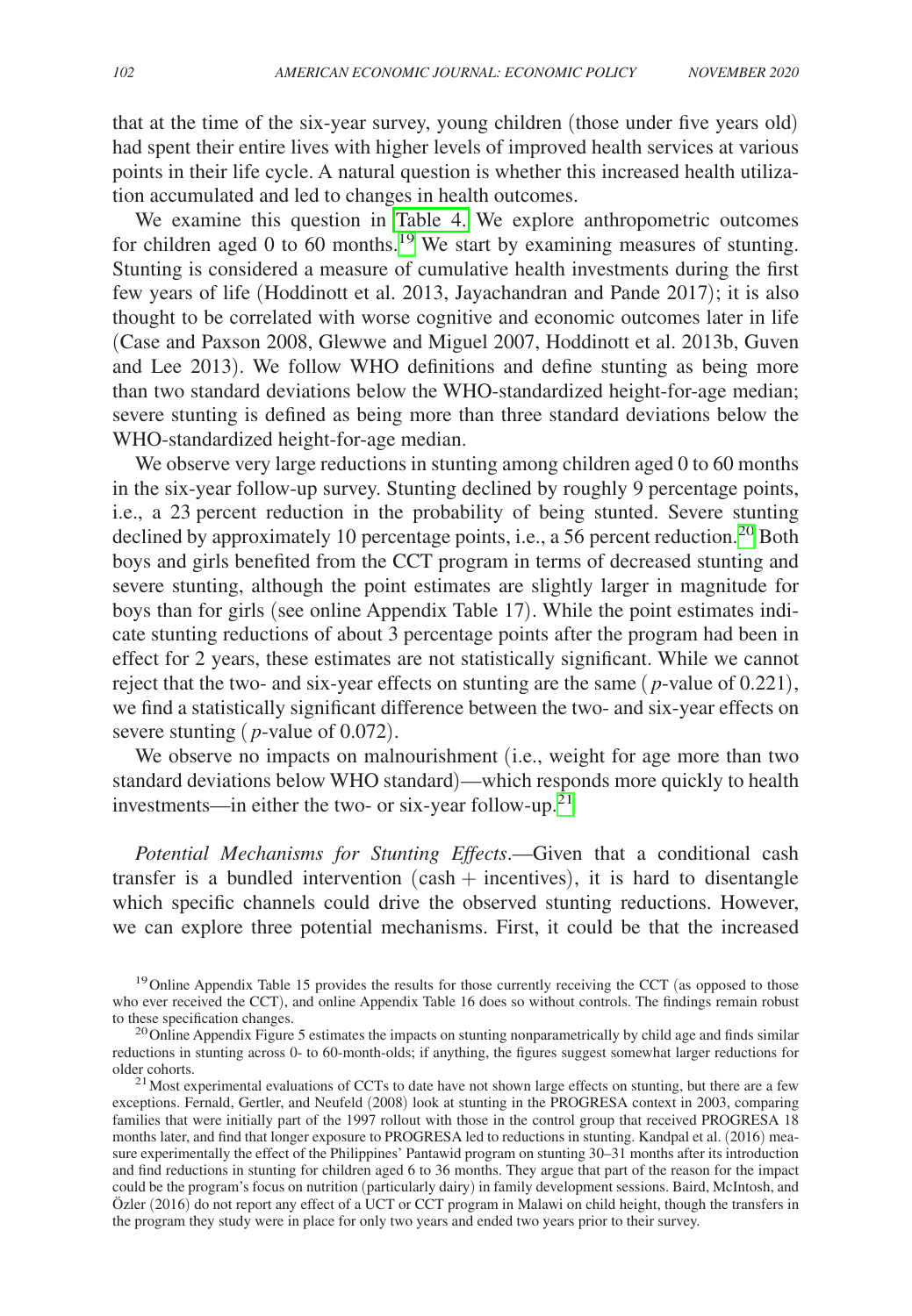<span id="page-15-0"></span>

| Outcome               | 2-year<br>(1)                           | 6-year<br>(2)                             | <i>p</i> -value (2-yr. = 6-yr.)<br>(3) |
|-----------------------|-----------------------------------------|-------------------------------------------|----------------------------------------|
| Stunted               | $-0.028$<br>(0.035)<br>[0.822]<br>0.513 | $-0.089$<br>(0.039)<br>[0.061]<br>0.390   | 0.229                                  |
| Severely stunted      | $-0.023$<br>(0.034)<br>[0.855]<br>0.306 | $-0.100$<br>(0.029)<br>[<]0.001]<br>0.180 | 0.072                                  |
| Malnourished          | $-0.008$<br>(0.028)<br>[0.946]<br>0.332 | $-0.009$<br>(0.033)<br>[0.943]<br>0.274   | 0.981                                  |
| Severely malnourished | 0.004<br>(0.018)<br>[0.946]<br>0.097    | $-0.003$<br>(0.020)<br>[0.943]<br>0.068   | 0.786                                  |

Table 4—IV Effect of CCT on Child Nutrition and Health Outcomes, 0–60 Months

*Notes:* This table examines child anthropometric outcomes. "Stunted" indicates children with height-for-age *z*-scores below −2, and "Severely stunted" indicates children with height-for-age *z*-scores below −3. "Malnourished" indicates children with weight-for-age *z*-scores below −2, and "Severely malnourished" indicates children with weight-for-age *z*-scores below −3. See Table 2 notes for explanation of table entries. Baseline controls and fixed effects are as listed in Table 1. Regressions also include age-bin controls for each month of age up to one year and for each quarter-year of age between one and five years. Standard errors, clustered by subdistrict, are shown in parentheses.

health-seeking behaviors (shown in Table 2) increased interaction with medical professionals, which in turn reduced stunting through increased maternal knowledge and health behaviors. We do find that treatment mothers are more likely to know and report their child's birthweight, but on net, we do not observe large changes in other indicators of maternal knowledge or behavior (online Appendix Table 18). Second, it could be that PKH drives improved nutrition (see online Appendix Table 19). We do find changes in child protein intake in response to the CCT program: children aged 18–60 months were roughly 10 to 11 percentage points more likely to have consumed milk and 10 to 12 percentage points more likely to have consumed eggs in the week prior to the two-year follow-up survey. Note, however, we do not find similar results in the six-year follow-up survey. Finally, we explore whether reported illness of the children declined, under the hypothesis that sick children would have more stunted growth paths. Online Appendix Table 20 shows no observable declines in reported acute illness rates for children under five.

*Impacts on Child Labor*.—Child labor is thought to be an important concern since it likely crowds out human capital accumulation. We therefore examine whether the CCT, which we saw led to substantial gains in schooling for children aged 13–15, is also associated with changes in child labor.<sup>[22](#page-15-1)</sup> Table  $\overline{5}$  shows that the program

<span id="page-15-1"></span><sup>&</sup>lt;sup>22</sup>We explore this outcome among children aged  $13-15$  since child labor among younger children is extremely rare. Online Appendix Table 21 presents the results for younger children (aged 7 to 12). We do not find any changes for this age group in the six-year follow-up, but this is not surprising as only 1.6 percent of children in the control group report working for a wage at all, and only 0.4 percent report working more than 20 hours for wage in the past month.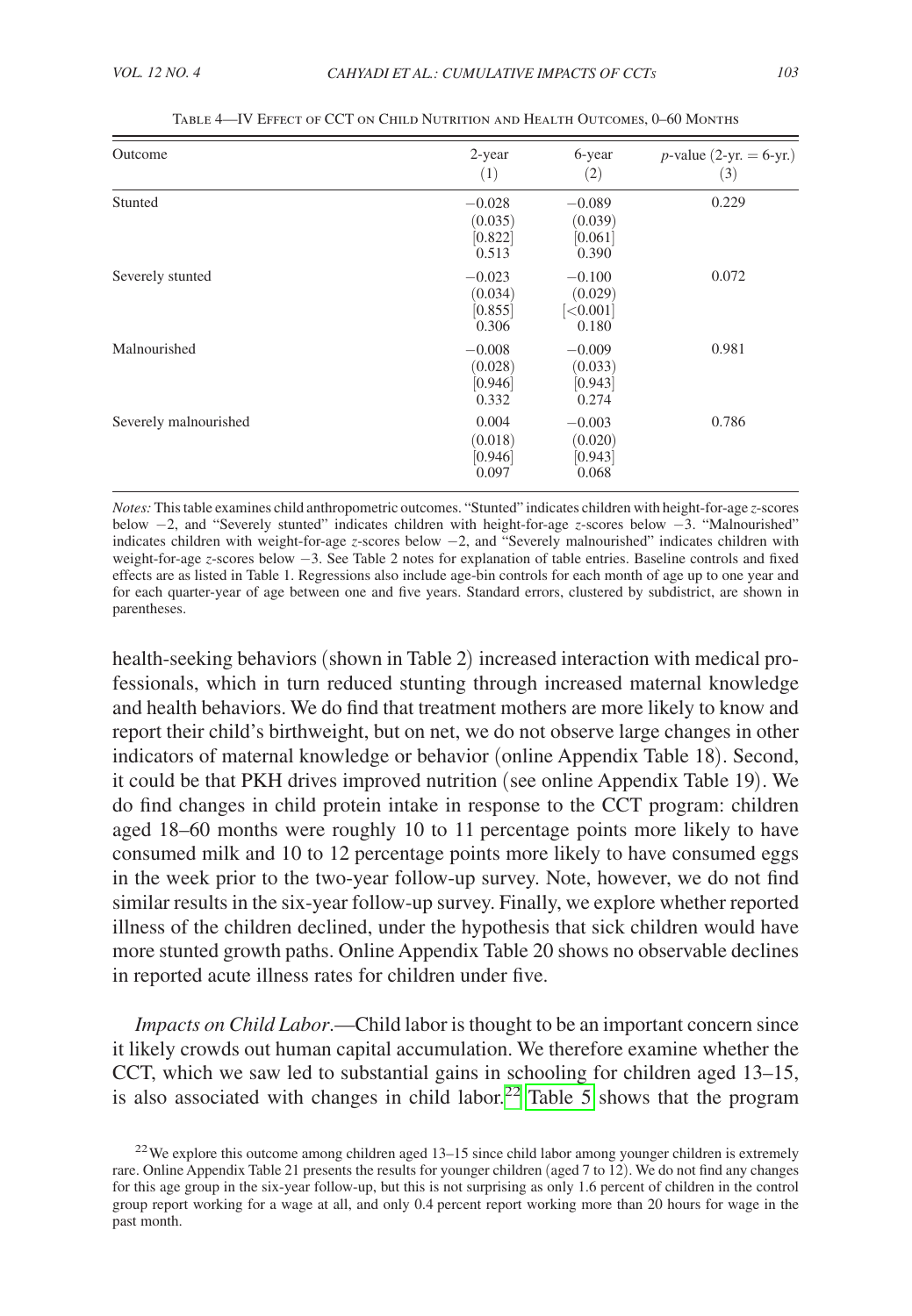<span id="page-16-0"></span>

| Outcome                                | 2-year<br>(1)                           | 6-year<br>(2)                           | <i>p</i> -value (2-yr. = 6-yr.)<br>(3) |
|----------------------------------------|-----------------------------------------|-----------------------------------------|----------------------------------------|
| Worked for wage last month             | $-0.041$<br>(0.021)<br>[0.050]<br>0.098 | $-0.044$<br>(0.020)<br>[0.057]<br>0.092 | 0.932                                  |
| Worked $20+$ hours for wage last month | $-0.046$<br>(0.016)<br>[0.002]<br>0.061 | $-0.030$<br>(0.017)<br>[0.081]<br>0.055 | 0.382                                  |

Table 5—IV Effect of CCT on Child Labor, Ages 13–15

*Notes:* This table examines the effect of the conditional cash transfer on child labor outcomes based on survey responses. Outcomes are dummy variables indicating if children ages 13–15 performed any work for wage (or 20+ hours of wage work) in the past month. This definition does not include household labor. See Table 2 notes for explanation of table entries. Baseline controls and fixed effects are as listed in Table 1. Standard errors, clustered by subdistrict, are shown in parentheses.

reduced the fraction of children engaged in wage work by 4.4 percentage points, i.e., a reduction of 48 percent. For those working extensively, which we define as working for a wage at least 20 hours in the past month, the effects are similar: a reduction of 3.0 percentage points, i.e., a decline of 44 percent. Online Appendix Table 22 shows that reductions in wage work are primarily found for boys, who are more likely to be working for a wage than girls.<sup>23</sup> The fact that we see both substantial increases in school enrollments *and* declines in wage work for the same age groups suggests that the two effects may be related. $^{24}$  $^{24}$  $^{24}$ 

*Impacts on High School Education*, *Labor*, *Early Marriage*, *and Early Fertility*.— Our final set of results for children explores outcomes for children who were aged 9 to 15 when the CCT program was initially rolled out and hence were between ages 15 and 21 at the time of the six-year follow-up. This allows us to explore the cumulative effects of the CCT on final educational attainment and early adulthood outcomes after the incentives have ended.

We begin by exploring educational outcomes for this cohort, shown in panel A of Table  $6<sup>25</sup>$  We find large increases in the probability of those aged 15 to 17 attending any kind of school in the 6-year follow-up, with some of this effect driven by increases in high school enrollment[.26](#page-16-4) We also find some evidence of an increase in high school completion rates for those aged 18 to 21 (about 7 percentage points, with an FWER-adjusted *p*-value of 0.139). As shown in online Appendix Table 26, most

<span id="page-16-1"></span> $^{23}$ In online Appendix Table 23, we explore alternative measures of nonwage work. In the medium run, we observe some reductions in working more than 20 hours a month for a family business for those aged 13–15 (but

<span id="page-16-4"></span> $^{26}$  As shown in online Appendix Table 25, we observe increases in 15-year-olds and 17-year-olds attending any type of school. The high school effect appears largely driven by 17-year-olds.

<span id="page-16-2"></span> $t^2$ In online Appendix Table 24, we show that the CCT program led to a decline in the number of students who were both enrolled in school *and* working for a wage at the same time. This fact—that the CCT program reduces, not increases, the number of students both doing wage work and being enrolled in school—suggests that the effects we see on enrollment and work are not coming exclusively from a time-budget constraint but rather may be related to the income effects of the CCT.

<span id="page-16-3"></span><sup>&</sup>lt;sup>25</sup> We omit outcomes for ages 18 to 21 from our reported 2-year regressions because virtually no respondents who were aged 9 to 15 at baseline had reached age 18 by the time of the two-year follow-up survey.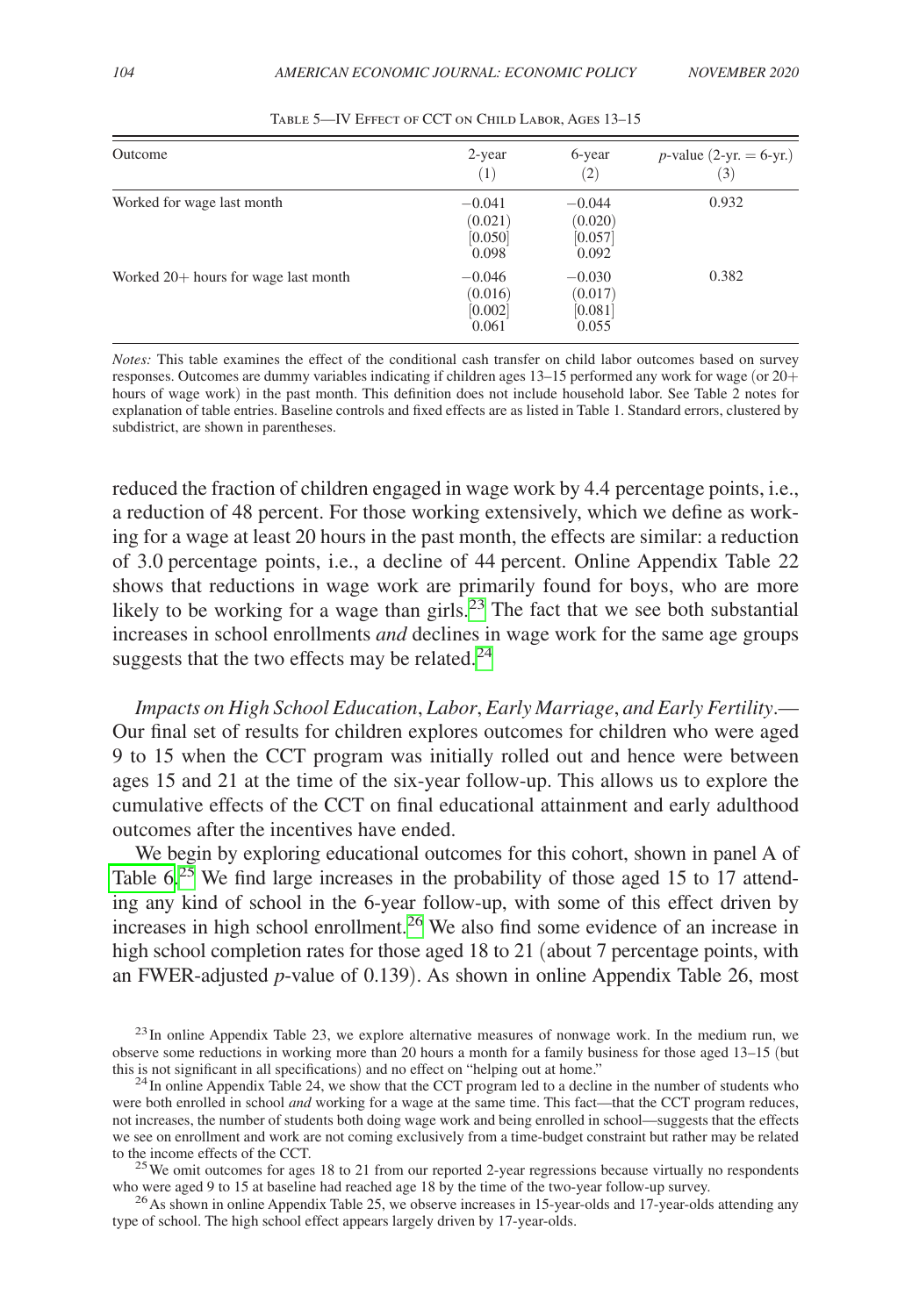<span id="page-17-0"></span>

| Outcome                                                                           | 2-year<br>(1)                           | 6-year<br>(2)                           | <i>p</i> -value (2-yr. = 6-yr.)<br>(3) |
|-----------------------------------------------------------------------------------|-----------------------------------------|-----------------------------------------|----------------------------------------|
| Panel A. School enrollment/completion outcomes<br>Enrolled in school (ages 15–17) | 0.069<br>(0.047)<br>[0.234]<br>0.536    | 0.105<br>(0.045)<br>[0.052]<br>0.616    | 0.481                                  |
| Enrolled in high school (ages 15–17)                                              | 0.016<br>(0.039)<br>[0.648]<br>0.301    | 0.074<br>(0.041)<br>[0.139]<br>0.393    | 0.207                                  |
| Completed high school (ages 18–21)                                                |                                         | 0.074<br>(0.041)<br>[0.139]<br>0.258    |                                        |
| Panel B. Labor outcomes (ages 16-21)<br>Worked for wage last month (ages 16-17)   | $-0.068$<br>(0.053)<br>[0.286]<br>0.258 | 0.032<br>(0.041)<br>[0.665]<br>0.221    | 0.104                                  |
| Worked 20+ hours for wage last month (ages 16-17)                                 | $-0.063$<br>(0.049)<br>[0.286]<br>0.188 | 0.004<br>(0.038)<br>[0.914]<br>0.172    | 0.228                                  |
| Worked for wage last month (ages 18–21)                                           |                                         | $-0.059$<br>(0.048)<br>[0.482]<br>0.478 |                                        |
| Worked $20+$ hours for wage last month (ages $18-21$ )                            |                                         | $-0.043$<br>(0.047)<br>[0.665]<br>0.423 |                                        |
| Panel C. Marriage outcomes (ages 16-21)<br>Married (ages 16-17)                   | $-0.026$<br>(0.020)<br>[0.211]<br>0.041 | $-0.012$<br>(0.025)<br>[0.835]<br>0.056 | 0.624                                  |
| Married (ages 18–21)                                                              |                                         | $-0.017$<br>(0.036)<br>[0.835]<br>0.186 |                                        |

Table 6—IV Effect of CCT on Medium-Run Education, Work, and Marriage Outcomes

*Notes:* This table explores schooling, labor, and marriage outcomes for children who were between the ages of 6 and 15 (i.e., schooling age) during the baseline survey and initial CCT rollout. Outcomes for ages 18–21 are omitted from column 1 (two-year follow-up) because virtually none of these children had turned 18 by the time of the follow-up survey. See Table 2 notes for explanation of table entries. Baseline controls and fixed effects are as listed in Table 1. *p*-values are adjusted within each panel rather than within entire columns. Standard errors, clustered by subdistrict, are shown in parentheses.

of the increases in educational attainment for these age categories are driven by boys, who show very large impacts on high school enrollment (13 percentage points, representing a 38 percent increase) and completion rates (9.7 percentage points, 42 percent increase). We find no impact on high school enrollment or completion rates for girls.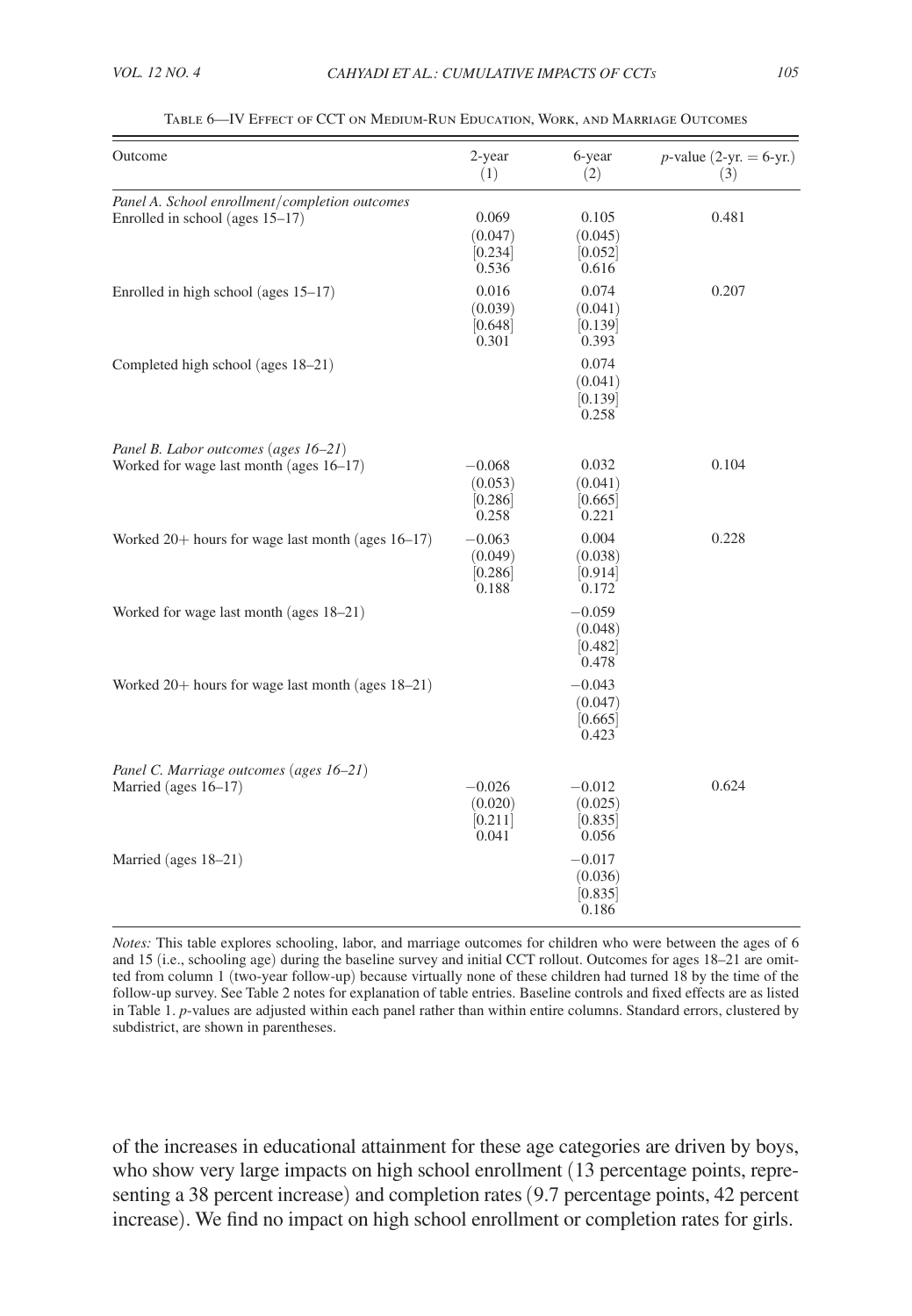We then explore work outcomes for this age group, shown in panel B of Table 6. We find no impacts on the probability of wage work for either 16- to 17-year-olds or 18- to 21-year-olds. As shown in online Appendix Table 26, we find no effect for either boys or girls. For 16- to 17-year-olds, one might expect a decrease in wage work due to the increases in school enrollment documented above; while we do not observe this, as shown in panel A of Appendix Table 27, we do observe some decreases in helping out with the family business or housework (particularly for girls). For 18- to 21-year-olds, who are more likely to be out of school, we may have expected higher employment rates for wage work. However, this does not appear to be the case.[27](#page-18-0) It is worth noting, however, that these 18- to 21-year-olds were already teenagers at the time the program started and thus spent fewer of their formative years in the program than the young children for whom we observe reductions in stunting.

In panel C of Table 6, we explore whether the CCT program led to changes in age of marriage. Age of marriage could be delayed from the cash transfer's income effect (Baird, McIntosh, and Özler 2011) or from a delay in marriage due to the practical side of being enrolled in school longer. However, we find no evidence that the CCT program changed the propensity to marry for those aged 16 to 17 or for those aged 18 to 21, though standard errors are large relative to the mean. Finally, we investigate changes in fertility (online Appendix Table 28), and while we observe qualitatively postponement of births—decreases in fertility for girls aged 16 to 17 and increases for those aged 18 to 21—we cannot reject that these coefficients are different from 0.

# D. *Cumulative Impacts on Recipient Households: Consumption, Work, and Assets*

The third main question we explore is whether the accumulation of repeated cash transfers had transformative effects on the economic condition of the recipient households themselves. The CCT program provides a quarterly transfer of cash to households for around six years. The cash payment is around 7 to 15 percent of total household consumption, adding up cumulatively to between \$360 and \$1,320—an average of \$970—per household. We, therefore, ask whether this assistance was large enough to have a "transformative effect" on households, shifting them out of poverty. One mechanism for this could be that households save part of the transfers over time and use this to invest in productive assets. For example, Gertler, Martinez, and Rubio-Codina (2012) find that PROGRESA beneficiary households invested a fraction of their accumulated transfers in productive assets.

In [Table 7](#page-19-0) we examine the impacts of the transfer on household consumption, adult employment, and household assets.[28](#page-18-1) While we observe positive impacts of the transfer on overall log per capita consumption (panel A), we cannot distinguish these measured impacts from zero; on the other hand, we cannot reject an increase

<span id="page-18-0"></span> $27$  We do observe that the boys within this age category were more likely to help out with the family business (panel B of online Appendix Table 27), while girls were somewhat less likely to help out in any family business or

<span id="page-18-1"></span> $^{28}$ In online Appendix Table 29, we disaggregate expenditure outcomes by province. While we find noisy estimates, the increase in log consumption appears largest in the relatively poorer province of East Nusa Tenggara.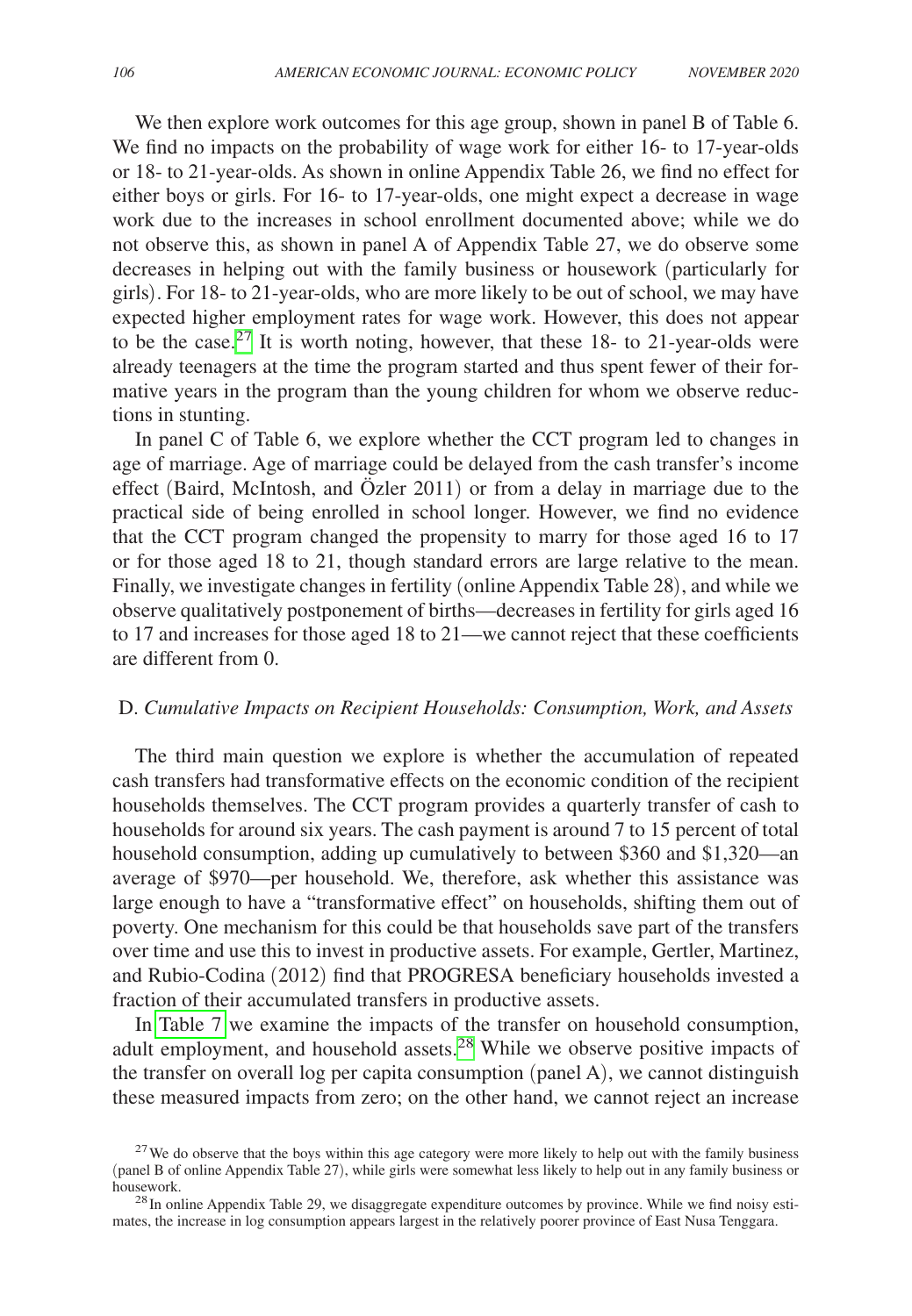<span id="page-19-0"></span>

| Outcome                                          | 2-year<br>(1)                            | 6-year<br>(2)                           | <i>p</i> -value (2-yr. = 6-yr.)<br>(3) |
|--------------------------------------------------|------------------------------------------|-----------------------------------------|----------------------------------------|
| Panel A. log per capita household expenditure    |                                          |                                         |                                        |
| log per capita expenditure                       | $-0.006$<br>(0.035)<br>[0.951]<br>12.353 | 0.037<br>(0.037)<br>[0.485]<br>12.898   | 0.329                                  |
| Panel B. Household land $+$ livestock investment |                                          |                                         |                                        |
| Owns any land                                    | $-0.011$<br>(0.017)<br>[0.770]<br>0.915  | 0.007<br>(0.021)<br>[0.916]<br>0.909    | 0.406                                  |
| Head of household employed                       | 0.001<br>(0.014)<br>[0.939]<br>0.940     | $-0.004$<br>(0.011)<br>[0.916]<br>0.943 | 0.793                                  |
| Total number of livestock owned                  | $-0.529$<br>(0.468)<br>[0.574]<br>3.883  | $-1.203$<br>(1.575)<br>[0.814]<br>4.753 | 0.670                                  |

Table 7—IV Effect of CCT on Household Economic Outcomes

*Notes:* This table reports effects on various household-level consumption and investment outcomes. In panels A and B, households above the ninety-ninth percentile for each category of expenditure are dropped from the regressions for that specific category. See Table 2 notes for explanation of table entries. Baseline controls and fixed effects are as listed in Table 1. *p*-values are adjusted within each panel rather than within entire columns. Standard errors, clustered by subdistrict, are shown in parentheses.

of consumption equal to the amount of the transfer at the six-year follow-up. As shown in panel B, we do not observe changes in employment rates, although even in the control group, nearly 94 percent of the control group was employed regardless. Finally, the CCT program did not lead to increases in assets as transfers accumulated over time, such as livestock ownership.

In short, we do not observe transformational effects on household economic outcomes. To the extent that the CCT program leads to substantially large changes in material household welfare, these will likely come through the effects on the next generation, who experience increased health and education, rather than a reduction in overall poverty of the current generation.

## **III. Conclusion**

The decision to redistribute through targeted transfers is a complex one. Some arguments are at core ethical, arguing that a society should protect the vulnerable and give them some additional help. But other arguments are economic, asserting, for example, that transfers allow households to make business investments that can have transformational impacts on household income and reduce poverty. Still others make arguments based on the intergenerational transmission of poverty, with transfers as a mechanism to help increase investments in child health and education.

We evaluate these claims in the context of a large-scale, government-run conditional cash transfer program, which provides moderately sized, regular financial assistance to households that adhere to conditions that aim to improve investments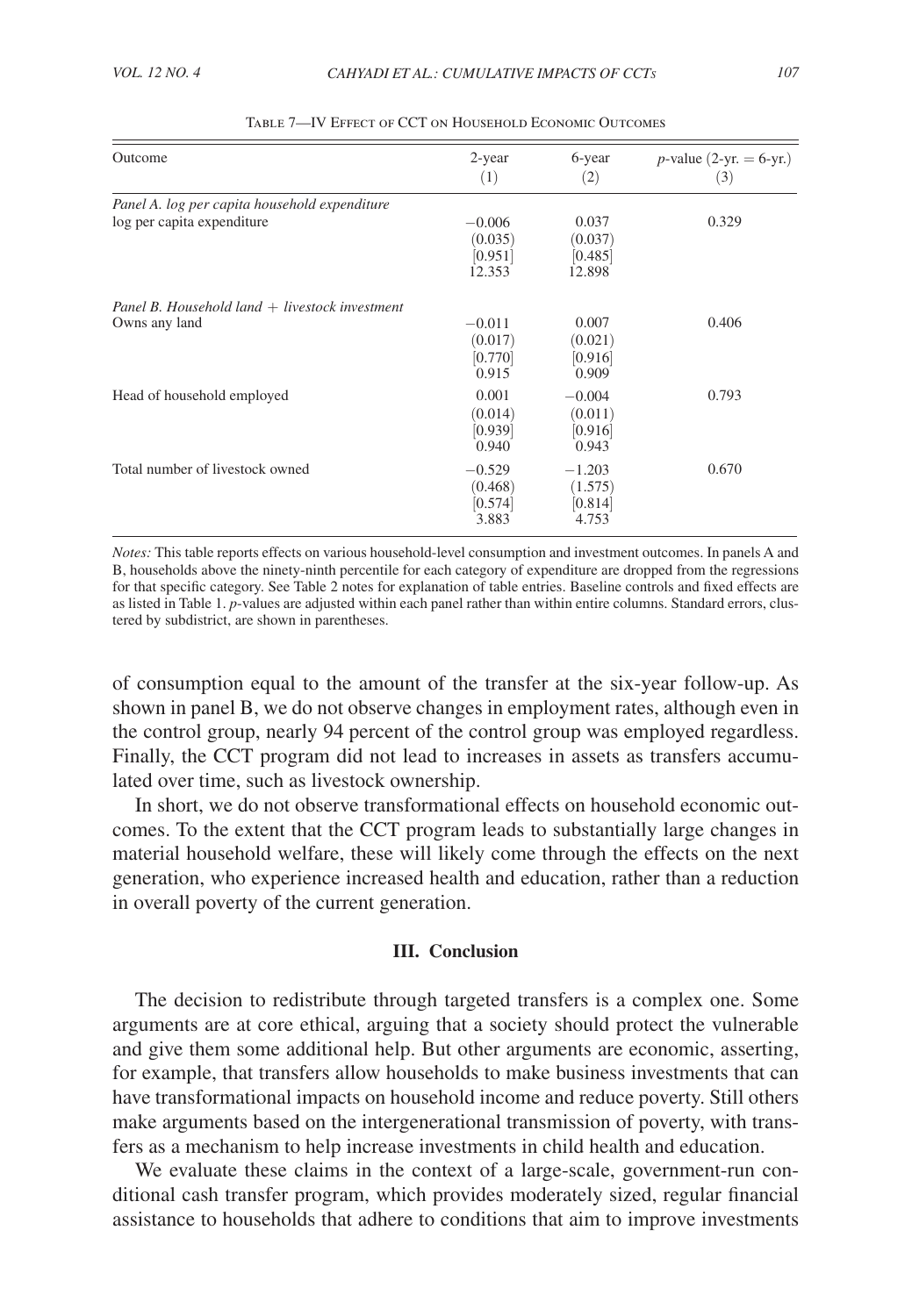in child health and education. We find that even though the program has been running for six years—without any researcher involvement in later years and with a dynamic economic landscape—the program continues to promote remarkable health and educational investments in children explicitly targeted by the program. For example, six years after the program launched, we observe dramatic increases in usage of trained health professionals and facilities for childbirth and a reduction of more than half of the share of children aged 7 to 15 who are not enrolled in school.

Perhaps even more importantly, for children who have grown up their entire lives in households receiving these transfers, we also begin to observe impacts on outcomes that may require cumulative investments: for example, six years after the program began, we observe large reductions in stunting for young children and increased school enrollment for older teenagers. While this does not yet translate to increases in employment for individuals who have just started to enter the labor force, these are children who were already teenagers at the time the program started and have thus spent fewer of their formative years in the program. The stunting results suggest that effects may be larger in the very long run for children who benefited from the program during early childhood.

In contrast, we do not observe any impact on beneficiary households' current consumption, employment, or assets—suggesting that the additional help that the program provides does not have a transformational poverty reduction effect for those currently on the program. Rather, given that our results show that CCTs help poor households make significant investments in their children's health and education, an important part of the economic gains of CCTs likely could come from reductions in the intergenerational transmission of poverty.

#### REFERENCES

**Alatas, Vivi.** 2011. *Program Keluarga Harapan: Impact Evaluation of Indonesia's Pilot Household Conditional Cash Transfer Program*. Washington, DC: World Bank.

- **Angelucci, Manuela, and Giacomo De Giorgi.** 2009. "Indirect Effects of an Aid Program: How Do Cash Transfers Affect Ineligibles' Consumption?" *American Economic Review* 99 (1): 486–508.
- **Baird, Sarah, Craig McIntosh, and Berk Özler.** 2011 "Cash or Condition? Evidence from a Cash Transfer Experiment." *Quarterly Journal of Economics* 126 (4): 1709–53.
	- **Baird, Sarah, Craig McIntosh, and Berk Özler.** 2016. "When the Money Runs Out: Do Cash Transfers Have Sustained Effects on Human Capital Accumulation?" World Bank Policy Research Working Paper 7901.
- **Banerjee, Abhijit, Rukmini Banerji, James Berry, Esther Duflo, Harini Kannan, Shobhini Mukerji, Marc Shotland, and Michael Walton.** 2017. "From Proof of Concept to Scalable Policies: Challenges and Solutions, with an Application." *Journal of Economic Perspectives* 31 (4): 73–102.
	- **Barham, Tania, Karen Macours, and John Maluccio.** 2017. "Are Conditional Cash Transfers Fulfilling Their Promise? Schooling, Learning, and Earnings after 10 Years." CEPR Discussion Paper 11937.
	- **Barrera-Osorio, Felipe, Leigh L. Linden, and Juan E. Saavedra.** 2019. "Medium- and Long-Term Educational Consequences of Alternative Conditional Cash Transfer Designs: Experimental Evidence from Colombia." *American Economic Journal: Applied Economics* 11 (3): 54–91.
	- **Bastagli, Francesca, Jessica Hagen-Zanker, Luke Harman, Georgina Sturge, Valentina Barca, Tanja Schmidt, and Luca Pellerano.** 2016. *Cash Transfers: What Does the Evidence Say? A Rigorous Review of Impacts and the Role of Design and Implementation Features*. London: Overseas Development Institute.
	- **Behrman, Jere R., and Petra E. Todd.** 1999. "Randomness in the Experimental Samples of PRO-GRESA (Education, Health, and Nutrition Program)." [https://pdfs.semanticscholar.org/ddef/cc780](https://pdfs.semanticscholar.org/ddef/cc78045951281e93c4922aff9636460de4e8.pdf) [45951281e93c4922aff9636460de4e8.pdf.](https://pdfs.semanticscholar.org/ddef/cc78045951281e93c4922aff9636460de4e8.pdf)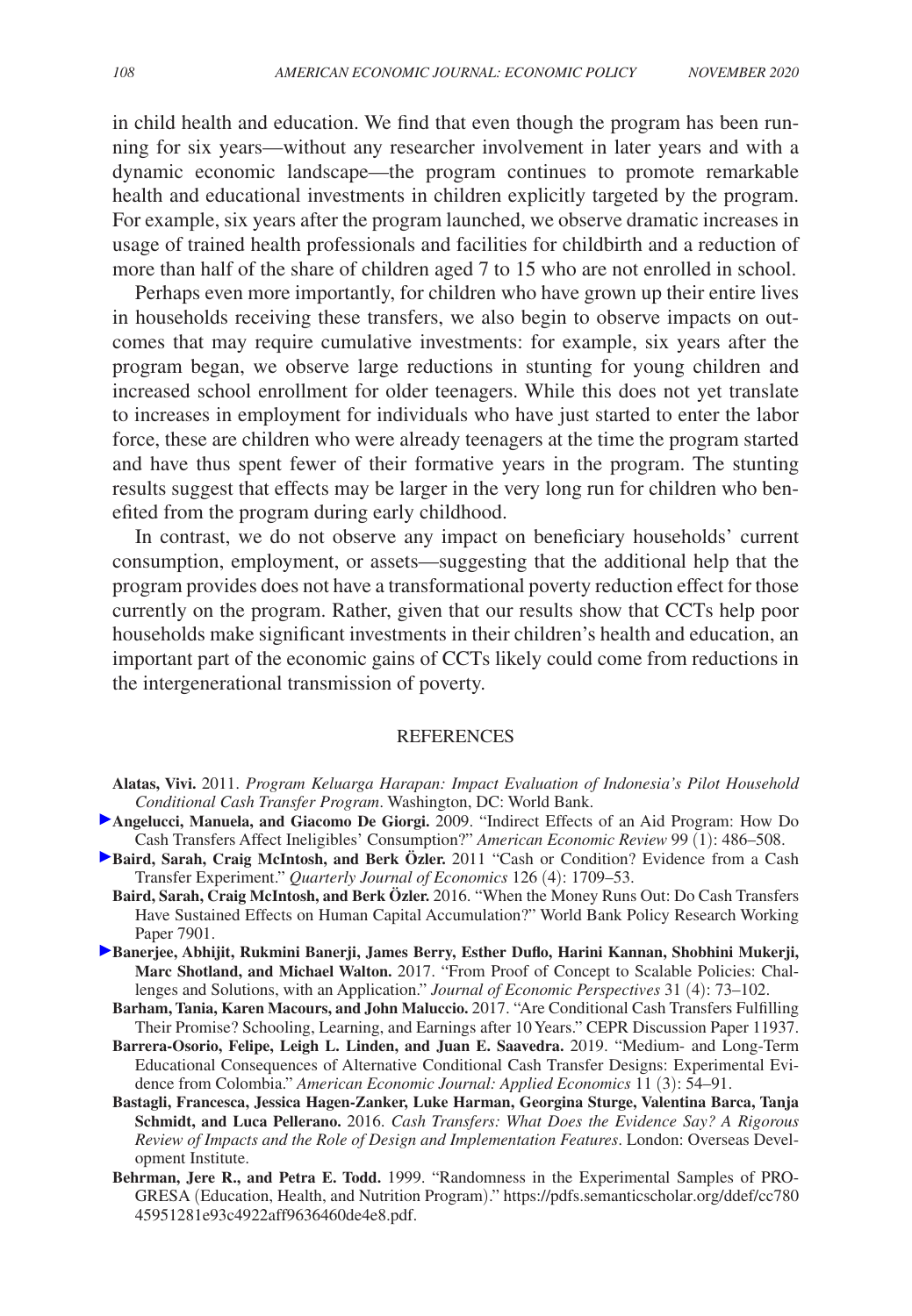- **Benhassine, Najy, Florencia Devoto, Esther Duflo, Pascaline Dupas, and Victor Pouliquen.** 2015. "Turning a Shove into a Nudge? A 'Labeled Cash Transfer' for Education." *American Economic Journal: Economic Policy* 7 (3): 86–125.
	- **Bold, Tessa, Mwangi Kimenyi, Germano Mwabu, Alice Ng'ang'a, and Justin Sandefur.** 2015. "Interventions and Institutions: Experimental Evidence on Scaling up Education Reforms in Kenya." Unpublished.
- **Behrman, Jere R., Susan W. Parker, and Petra E. Todd.** 2011."Do Conditional Cash Transfers for Schooling Generate Lasting Benefits? A Five-Year Followup of PROGRESA/Oportunidades." *Journal of Human Resources* 46.1: 93-122.
	- **Cahyadi, Nur, Rema Hanna, Benjamin A. Olken, Rizal Adi Prima, Elan Satriawan, and Ekki Syamsulhakim.** 2020. "Replication Data for: Cumulative Impacts of Conditional Cash Transfer Programs: Experimental Evidence from Indonesia." American Economic Association [publisher], Inter-university Consortium for Political and Social Research [distributor]. [https://doi.org/10.3886/](https://doi.org/10.3886/E115010V2) [E115010V2.](https://doi.org/10.3886/E115010V2)
- **Case, Anne, and Christina Paxson.** 2008. "Stature and Status: Height, Ability, and Labor Market Outcomes." *Journal of Political Economy* 116 (3): 499–532.
	- **Fernald, Lia C.H., Paul J. Gertler, and Lynnette M. Neufeld.** 2008. "Role of Cash in Conditional Cash Transfer Programmes for Child Health, Growth, and Development: An Analysis of Mexico's Oportunidades." *Lancet* 371 (9615): 828–37.
- **Filmer, Deon, and Norbert Schady.** 2014. "The Medium-Term Effects of Scholarships in a Low-Income Country." *Journal of Human Resources* 49 (3): 663–94.
- **Gertler, Paul.** 2004. "Do Conditional Cash Transfers Improve Child Health? Evidence from PROGRE-SA's Control Randomized Experiment." *American Economic Review* 94 (2): 336–41.
- **Gertler, Paul J., Sebastian W. Martinez, and Marta Rubio-Codina.** 2012. "Investing Cash Transfers to Raise Long-Term Living Standards." *American Economic Journal: Applied Economics* 4 (1): 164–92.
	- **Glewwe, Paul, and Edward A. Miguel.** 2007. "The Impact of Child Health and Nutrition on Education in Less Developed Countries." *Handbook of Development Economics* 4: 3561-3606.
	- **Guven, Cahit, and Wang Sheng Lee.** 2013. "Height and Cognitive Function at Older Ages: Is Height a Useful Summary Measure of Early Childhood Experiences?" *Health Economics* 22 (2): 224–33.
	- **Hoddinott, John, Harold Alderman, Jere R. Behrman, Lawrence Hadadd, and Susan Horton.** 2013a. "The Economic Rationale for Investing in Stunting Reduction." *Maternal and Child Nutrition* 9 (S2): 69–82.
	- **Hoddinott, John, Jere R. Behrman, John A. Maluccio, Paul Melgar, Agnes R. Quisumbing, Manuel Ramirez-Zea, Aryeh D. Stein, Kathryn M. Yount, and Reynaldo Martorell.** 2013b. "Adult Consequences of Growth Failure in Early Childhood." *American Journal of Clinical Nutrition* 98 (5): 1170–78.
	- **Jayachandran, Seema, and Rohini Pande.** 2017. "Why Are Indian Children So Short? The Role of Birth Order and Son Preference." *American Economic Review* 107 (9): 2600–2629.
	- **Kandpal, Eeshani, Harold Alderman, Jed Friedman, Deon Filmer, Junko Onishi, and Jorge Avalos.** 2016. "A Conditional Cash Transfer Program in the Philippines Reduces Severe Stunting." *Journal of Nutrition* 146 (9): 1793–1800.
	- **Kugler, Adriana D., and Ingrid Rojas.** 2018. "Do CCTs Improve Employment and Earnings in the Very Long-Term? Evidence from Mexico." NBER Working Paper 24248.
	- **Levy, Santiago.** 2006. *Progress Against Poverty—Sustaining Mexico's Progresa-Oportunidades Program*. Washington, DC: Brookings Institution.
	- **Molina Millán, Teresa, Karen Marcours, John A. Maluccio, and Luis Tejerina.** 2018. "Experimental Long-Term Effects of Early Childhood and School-Age Exposure to a Conditional Cash Transfer Program." https://www.povertyactionlab.org/sites/default/files/publications/Experimental-Long-[Term-Effects-of-Early-Childhood-and-School-age-Exposure-to-a-CCT-Prog\\_Macours-et-al.\\_](https://www.povertyactionlab.org/sites/default/files/publications/Experimental-Long-Term-Effects-of-Early-Childhood-and-School-age-Exposure-to-a-CCT-Prog_Macours-et-al._Sept2018.pdf) Sept2018.pdf.
- **Muralidharan, Karthik, and Paul Niehaus.** 2017. "Experimentation at Scale." *Journal of Economic Perspectives* 31 (4): 103–24.
- **Olken, Benjamin A., Junko Onishi, and Susan Wong.** 2014. "Should Aid Reward Performance? Evidence from a Field Experiment on Health and Education in Indonesia." *American Economic Journal: Applied Economics* 6 (4): 1–34.
	- **Parker, Susan W., and Tom S. Vogl.** 2017. "Do Conditional Cash Transfers Improve Economic Outcomes in the Next Generation? Evidence from Mexico." [http://www.econweb.umd.edu/~davis/](http://www.econweb.umd.edu/~davis/eventpapers/ParkerTransfers.pdf) [eventpapers/ParkerTransfers.pdf.](http://www.econweb.umd.edu/~davis/eventpapers/ParkerTransfers.pdf)